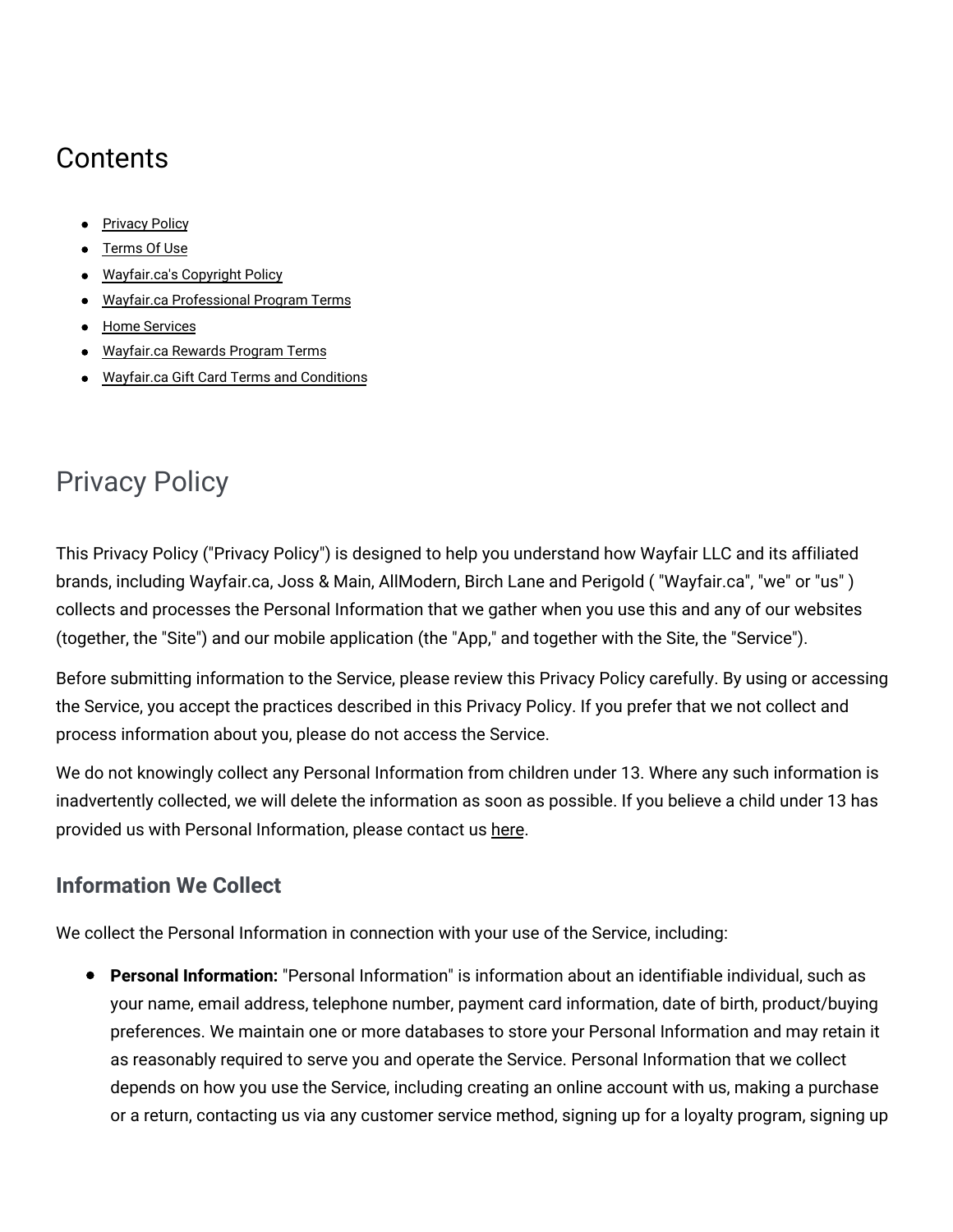to receive promotional emails or other communication, participating in customer research, surveys, contests or promotions, or otherwise communicate information to us. Providing your Personal Information to us is your choice. If you choose not to provide us with certain Personal Information, you may not be able to take advantage of certain features of the Service; and

**General Information:** When you visit the Service, we may collect various categories of general information ("General Information"), which may include Personal Information, including browser information, operating system information, device information, TCP-IP address and the date, time, length of stay and specific pages accessed during your visits to the Service.

#### [Back](#top) to Top

#### **Registering for the Service**

If you register to use the Service, we may collect Personal Information including your name, email address, and telephone number.

You may also register for the Service using another service, such as Facebook. If you create your Wayfair account by connecting through another service, you are authorizing us to use public information from that connected account to help complete your Wayfair profile. Please remember that the manner in which the service uses, stores, and discloses your information is governed solely by the policies of such service. We recommend that you review the terms and policies of that service, including its privacy and data gathering practices. Wayfair shall have no liability or responsibility for the privacy practices or other actions of any third party service provider or any other third-party site or service that may be enabled within the Service.

You may review, update, or modify your account information, including profile and contact information, at any time by logging into your Wayfair account. You may also permanently delete your account by contacting us [here.](https://www.wayfair.ca/contact_us) [Back](#top) to Top

#### **Online Identification Tools**

Like many website providers, we use your IP address to deliver the Service, to help diagnose problems with our server and provide a better web experience. Your IP address is used to help identify you and your shopping cart.

We use web beacons (a.k.a. clear GIFs, web bugs or pixel tags) to personalize your experience of the Service and to generate information about Service traffic and trends. Web beacons collect information such as the type of browser that you use and your IP address. Web beacons may be used alone or in conjunction with cookies. Web beacons usually are not visible to you.

We also use cookies to keep track of your shopping cart and for other purposes like personalizing the Service. A cookie is a small file stored by your internet browser on your computer. A "session cookie" stores temporary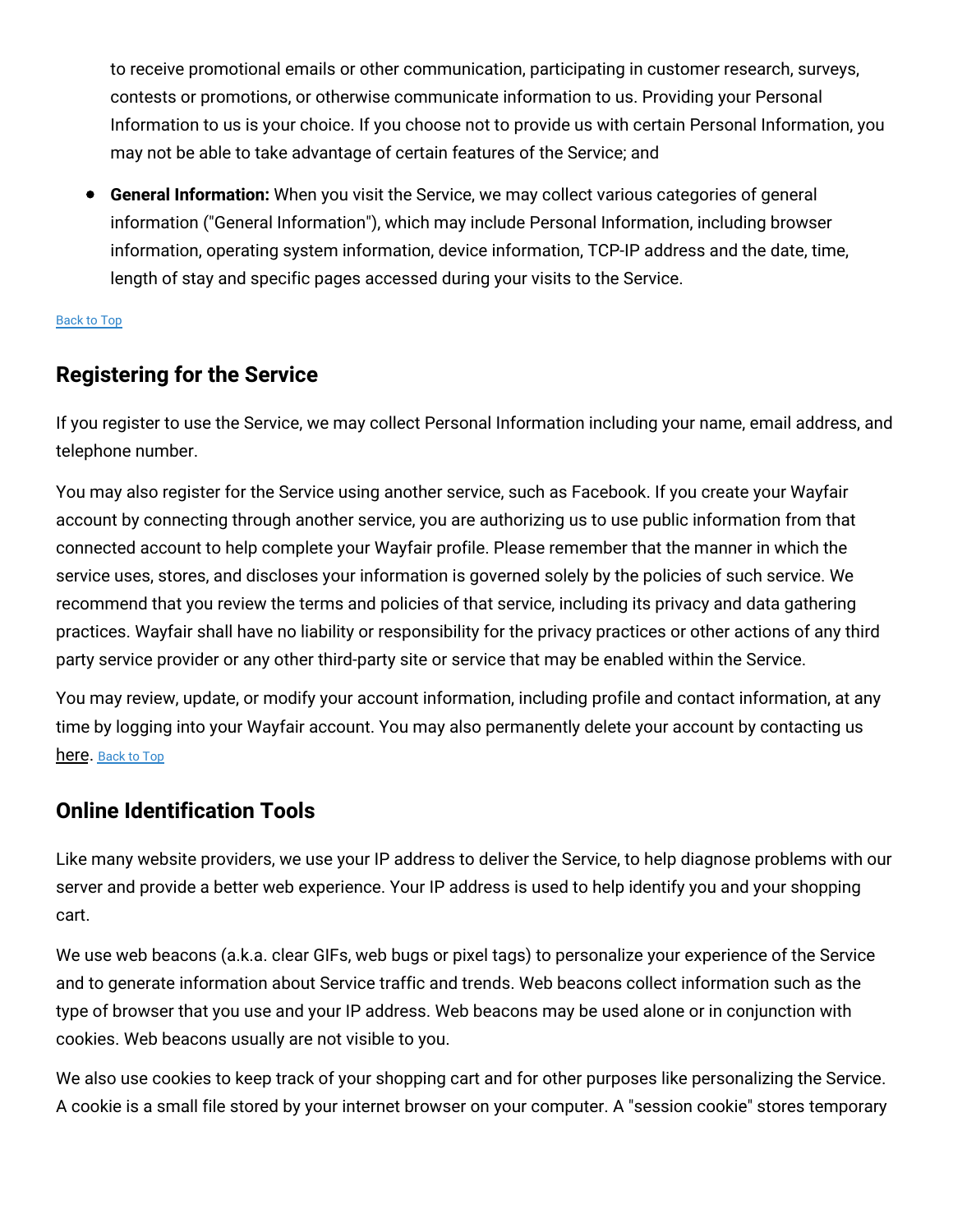information that is erased when you close your web browser or turn off your computer. A "persistent cookie" enables the Service to recognize you when you return to it and remains stored on your computer until you delete it. Your web browser is usually set up to initially accept cookies. If you set your browser to reject cookies, the Service will not be able to recognize your account or to personalize the content that you see. A "flash cookie," also known as a "local storage object," is not stored in your browser, unlike other cookies, and instead placed on your computer by websites that use Adobe Flash. You may disable flash cookies via your Flash Player preferences or by using third-party software. We do not and cannot use cookies to gather other information that may be stored on your hard drive.

Third-party advertising management partners may help us display tailored content to our customers' interests and serve interest-based advertising on our behalf. Wayfair and our advertising management partners may use cookies, web beacons and other tools to collect information about your activities on the Service, to deliver advertising on the Service or elsewhere on the Internet based upon your interests that may be more relevant to you and to measure effectiveness of our marketing efforts and the Service.

You may "opt out" of receiving some interest-based advertisements by following the instructions at [www.aboutads.info/choices](http://www.aboutads.info/choices) or [www.networkadvertising.org/choices.](http://www.networkadvertising.org/choices) (An "opt-out cookie" will be placed on your computer indicating that you do not want to receive interest-based advertisements. If you delete cookies on your computer, you will need to opt-out again.) You may opt out of certain interest-based advertisements that use Wayfair.ca's cookie by clicking [here.](https://terms.wayfair.io/en-CA#wfca-interestbasedads) To learn more about cookies in general, including how to manage and delete cookies, visit [www.aboutads.info.](http://www.aboutads.info/) [Back](#top) to Top

#### **Third Party Features**

The Service also may include an activity feed, social media buttons and widgets, such as the Facebook "Like" button or the "Share This" button. These features may collect and display your Personal Information, your IP address and the page you are visiting on the Service and may set a cookie to enable the feature to function properly. These features are either hosted by a third party or hosted directly on the Service and your interactions with them are governed by the privacy policy of the third party that provides the feature. [Back](#top) to Top

### **Use of Service via Mobile Device**

If you use the Service through your mobile device, we may collect your geo-location information to assist us in fulfilling your order. We will not share this information with third parties and will only use this information for the sole purpose of fulfilling your order. You may at any time prevent the Service from using your location by turning this option off at the device level.

When you use the Service through your mobile device, we also collect device type and information such as your UUID or a similar unique identifier, and store this information in log files. We use this information to provide you with the most up to date application and features, or to advertise or promote products or services to you that are applicable to your device type. [Back](#top) to Top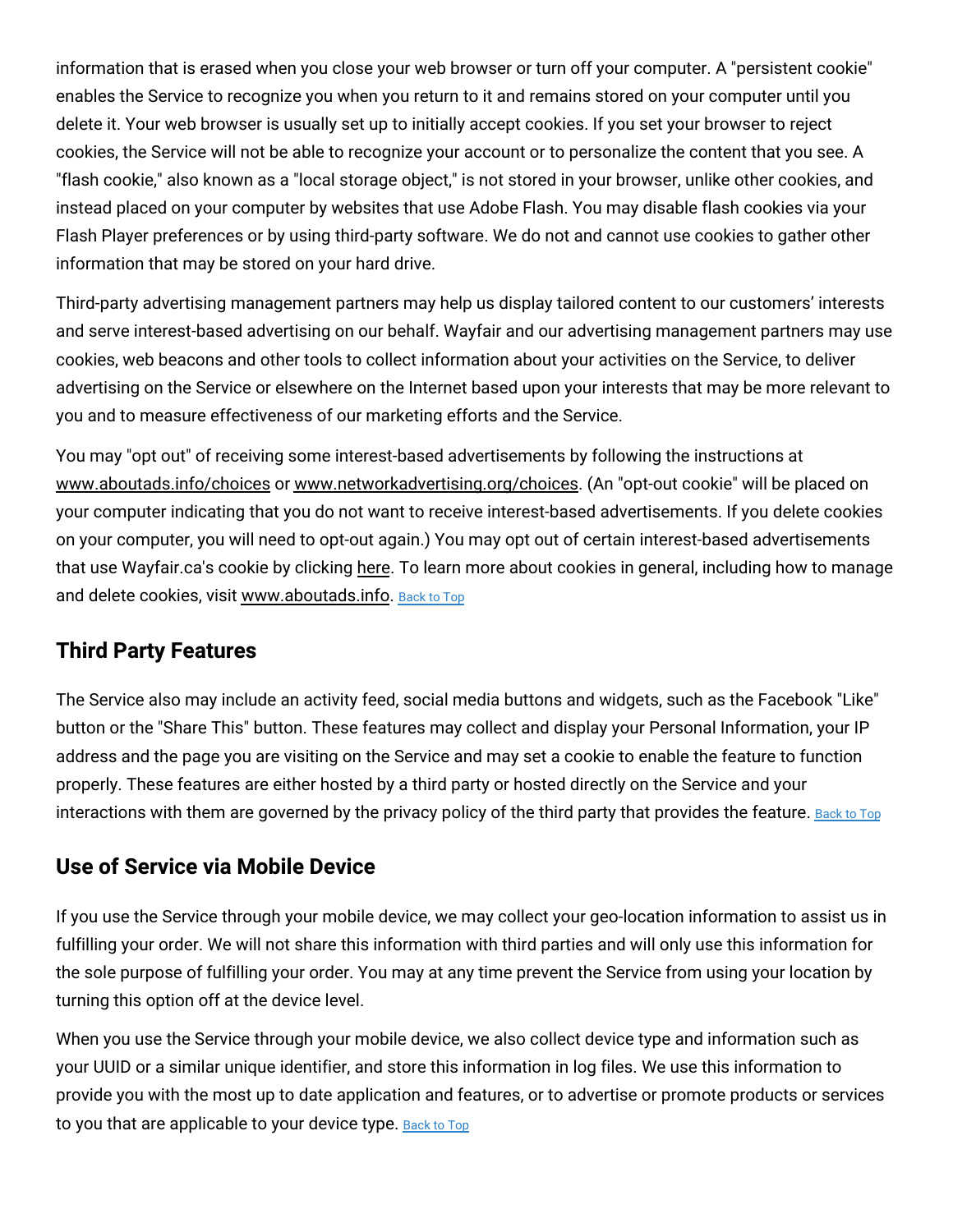## **Third-Party Links**

We may provide links to third-party websites that we do not own or control. We are not responsible for the information collection practices of any website that we do not own or control. We encourage you to review and understand the privacy practices of third-party websites before providing any information to or through them. [Back](#top) to Top

### **How Your Personal Information is Used, Processed and Disclosed**

Except as specified in this Privacy Policy, Wayfair does not rent, sell, trade or disclose your Personal Information to third parties without your prior consent. Wayfair may, however, use, process and disclose Personal Information to:

- send information to customers about orders;  $\bullet$
- fulfill your orders;
- process and collect your payments;
- administer "Wayfair Rewards" and other customer loyalty programs;
- send you promotional marketing material about Wayfair's company and partners;
- produce content for our activity feed feature;
- customize, analyze, adjust and improve the Service to better meet your needs;
- execute a sweepstakes, contest or other promotion;
- enforce Wayfair's agreements with you;
- provide you with important administrative information regarding the Service, such as changes to this Privacy Policy and our Terms of Use, rewards and loyalty programs and other policies;
- prevent fraud and other prohibited or illegal activities; and  $\bullet$
- comply with potential requests of law enforcement or data protection agencies.

We may use your de-identified Personal Information to prepare anonymized, aggregated data about our users ("Anonymized Data"). We may provide third parties with Anonymized Data in describing the Service to prospective partners, advertisers and other third parties, and for all other lawful purposes. As communicated to third parties, the Anonymized Data does not include any information permitting the recipient to identify, locate or contact you. [Back](#top) to Top

### **Third Party Service Providers**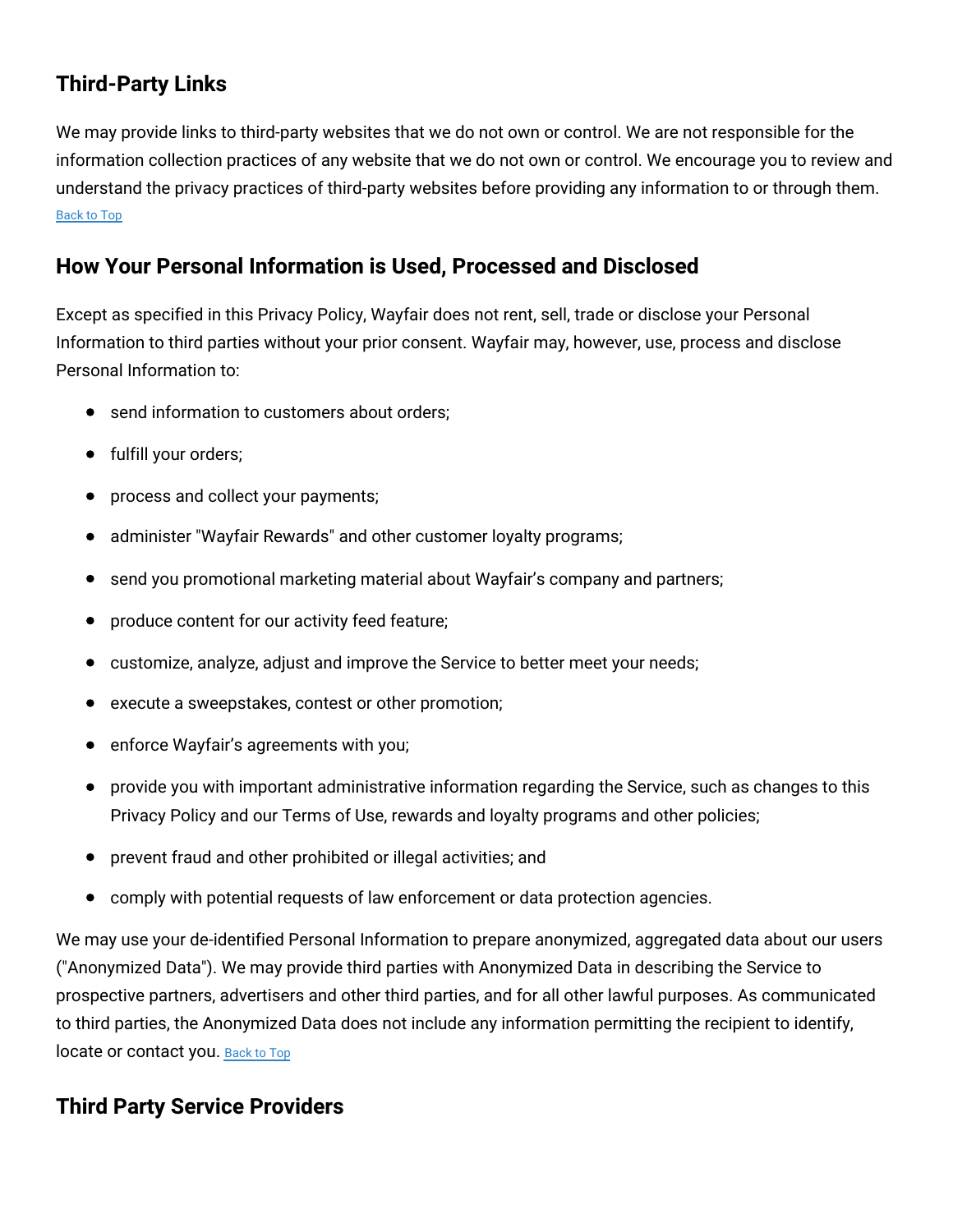Wayfair employs other companies and individuals to perform functions on our behalf, such as fulfilling orders, delivering packages, sending postal mail and email, serving ads on our behalf, providing search results and links, and processing credit card payments. These third-party service providers have access to Personal Information needed to perform their functions but may not use it for any other purpose.

For more information about the manner in which these third parties treat your Personal Information, please contact us at one of the points of contact set out below. [Back](#top) to Top

#### **Acquisition of Wayfair**

Information about customers is considered an asset of Wayfair and, as such, may be transferred to another company as part of a merger or acquisition. [Back](#top) to Top

#### **Blogs, Reviews and Forums**

The Service also may from time to time offer publicly-accessible blogs, customer reviews or forums. Any information you provide in these areas may be read, collected and used by others who access them. To request removal of your Personal Information from blogs, customer reviews or forums, please contact us [here.](https://www.wayfair.ca/contact_us) Please note that in some cases we may be unable to remove your Personal Information. [Back](#top) to Top

### **Inviting Others**

You may choose to invite someone else to use the Service by providing his or her name and email address. We may use this information to send invitations to such individuals, to track the results of such invitation referrals, and to confirm qualifying orders attributable to your registered account. Please ensure that you only submit email addresses of individuals with whom you have a personal or family relationship and who would want to receive the message from you. Anyone who receives an email invitation to use the Service may opt out of receiving such emails in the future by following the opt-out instructions in the email. We take commercially reasonable steps to implement all opt-out requests promptly, but those who opt out may still receive communications from us as we process the opt-out request, or as required for order processing and other purposes. [Back](#top) to Top

#### **Retention of Personal Information**

Wayfair retains Personal Information for the period necessary to fulfill the purposes outlined in this Privacy Policy, unless a longer retention period is required or permitted by applicable law. [Back](#top) to Top

### **Accessing and Updating Your Personal Information and Preferences**

If you would like to access, modify or delete any of your Personal Information, please contact us at the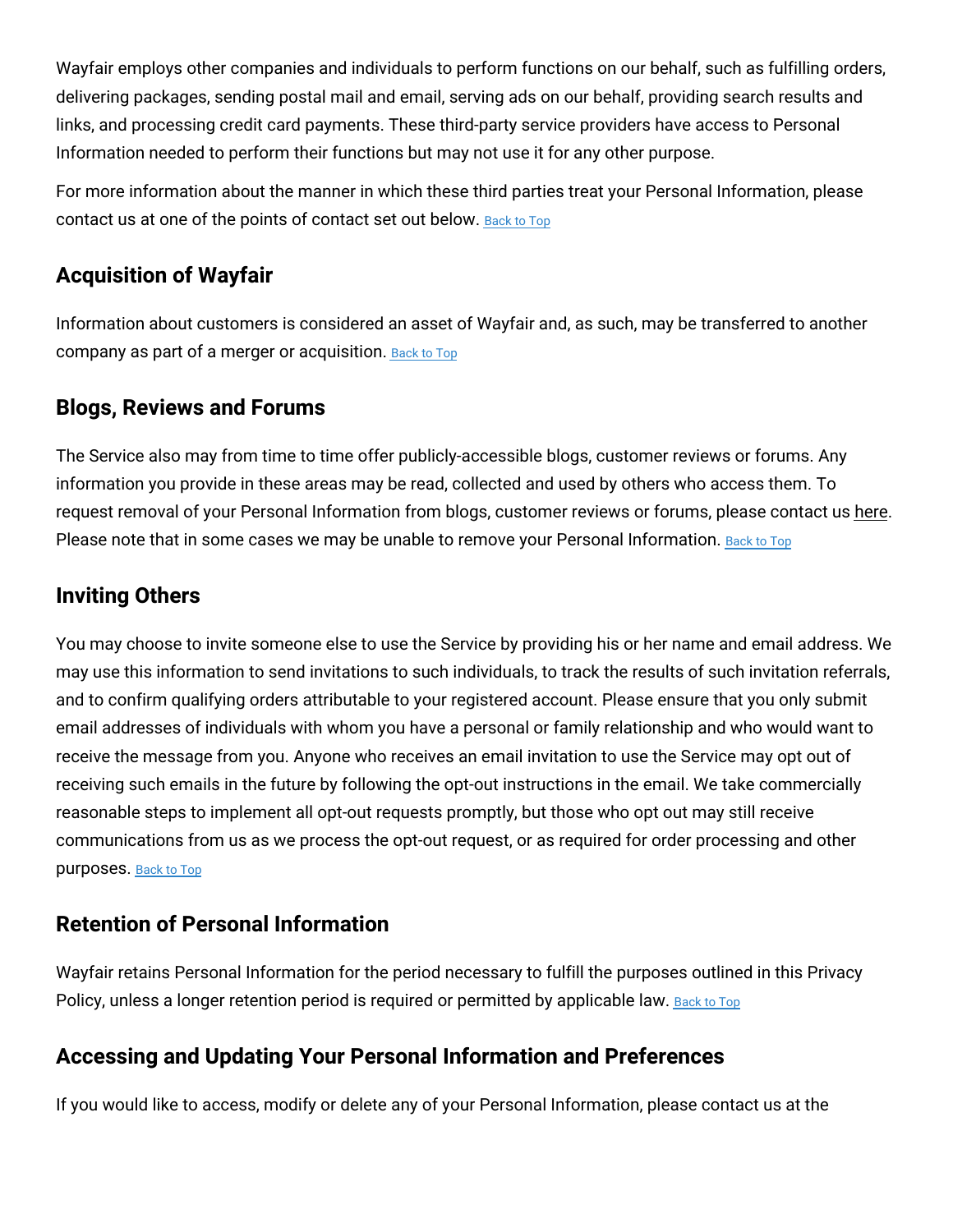address set out under Contact Us section below with clear instructions about what you would like access, modify or delete. We will respond to your request promptly. [Back](#top) to Top

### **Changing Your Subscription Preferences**

If you tell us that you do not want us to use your Personal Information to contact you, Wayfair will respect your wishes. If you are a registered user, you may change your preferences to receive or not to receive email or other communications from us by logging in to your account and indicating those preferences on the "My Account" section of our Service.

You may also instruct Wayfair to stop sending you emails, newsletters or other information by following the 'unsubscribe' instructions provided in the email. Wayfair may, however, continue to use your Personal Information to contact you to service your account or as otherwise authorized by law. Please note that if you use more than one name or email address when communicating with Wayfair or using the Service, you may continue to receive communications from Wayfair to any name and/or email address not specified in your optout request. [Back](#top) to Top

### **Information for Visitors from California and Outside of the United States**

### **California Residents**

California law permits individuals who provide Wayfair with Personal Information and who are California residents to request certain information regarding our disclosure of Personal Information to third parties for their direct marketing purposes. To request this information, please contact us [here.](https://www.wayfair.ca/contact_us) [Back](#top) to Top

### **Visitors from Outside of the United States**

The Service is hosted in the United States. If you are visiting the Service from outside the United States, your information may be transferred to, stored and processed in the United States in accordance with this Privacy Policy and applicable US laws. Please note that data protection and other applicable laws of the United States may not be as comprehensive as those laws or regulations in your country or may otherwise differ from the data protection or consumer protection laws in your country. When your information is in the United States, it may be accessed by the courts, law enforcement and national security authorities in accordance with applicable laws. By using the Service, you consent to transfer of your information to our facilities as described in this Privacy Policy. [Back](#top) to Top

#### **Information Security**

We have instituted reasonable safeguards to help ensure that information collected is secure. We also take reasonable steps to ensure that third parties who work with us to make the Site (including the software,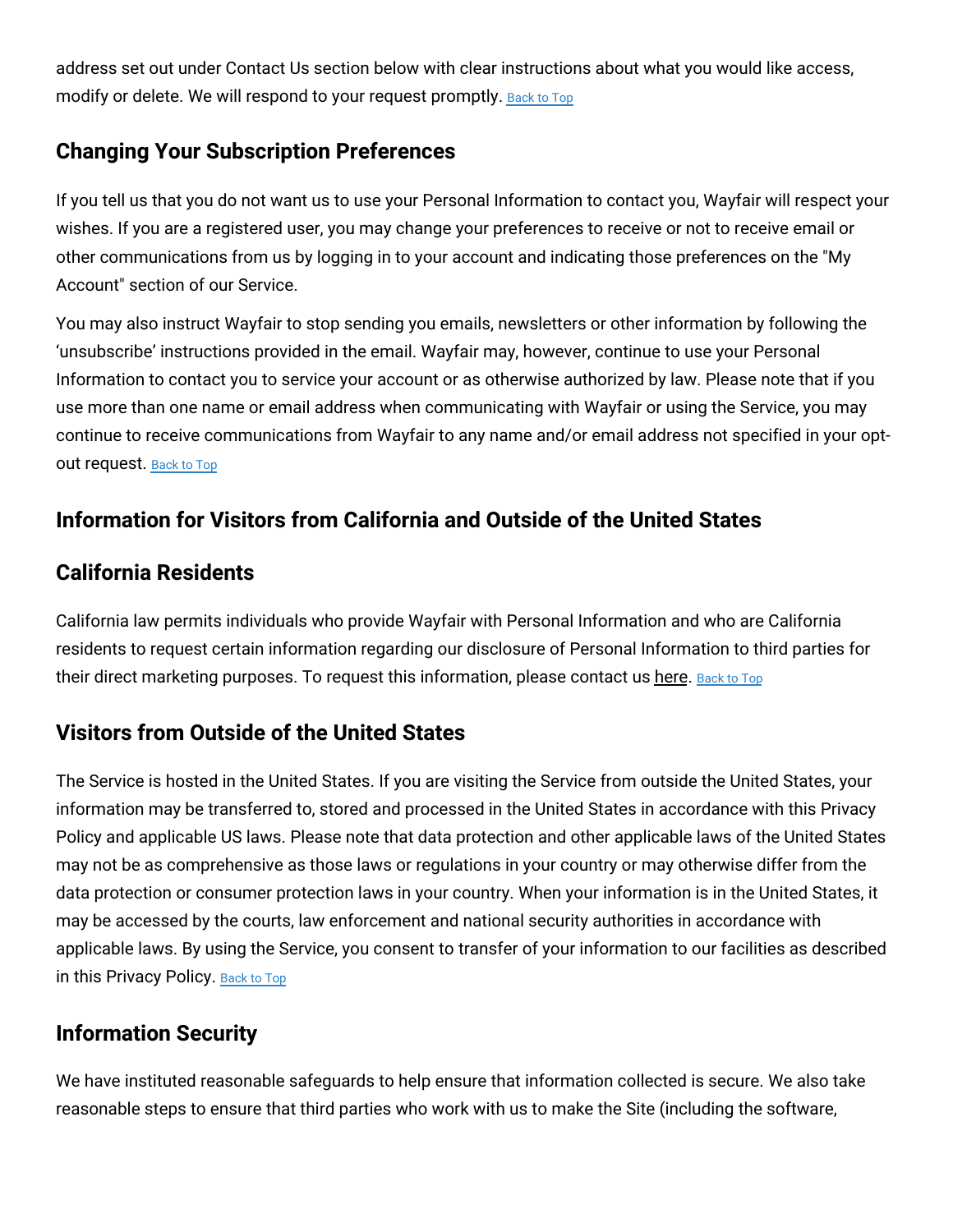applications and services provided on the Site) available to you agree to protect personal information that they must access in order to serve you and to honor your preferences about contacts you receive.

When you send or otherwise transmit your Personal Information to or though the Sites, we use a variety of security measures in an effort to help protect your information and online transactions with us.

Please understand, however, that it is possible for third parties to access information despite our efforts. Without limiting the terms of our Terms of Use and this Privacy Policy, you understand that we do not guarantee that your use of the Site and/or information provided by you will be private or secure and we are not responsible or liable to you for any lack of privacy or security you may experience. You are fully responsible for taking precautions and providing security measures best suited for your situation and intended use of the Site. You also understand that any information provided by you or collected by us or our agents in connection with your use of the Site will be used in the manner described in our Terms of Use. Please do not use the Site if you do not agree to the terms and conditions described in this Information Security section.

If you have any questions about security of the Site, please contact us [here.](https://www.wayfair.ca/contact_us) [Back](#top) to Top

#### **Changes to our Privacy Policy**

We may occasionally update this Privacy Policy to reflect changes in our practices. When we post modifications to this Privacy Policy, we will revise the "Last Updated" date at the top of this web page. The modified Privacy Policy will be effective immediately upon posting on the Service. Your continued use of the Service after the posting of the modified Privacy Policy constitutes your agreement to abide and be bound by it. If we make any material change, we will notify you by email (sent to the email address specified in your account) or by means of a notice on this Service prior to the change becoming effective. We encourage you to periodically review this page for the latest information on our privacy practices. If you object to any modification, your sole recourse is to stop using the Service. [Back](#top) to Top

### **Questions About our Privacy Policy**

If you have questions about this Privacy Policy, please contact our Privacy Officer by [email](mailto:dataprotectionofficer@wayfair.com) to or by physical mail to:

Wayfair LLC Attention: Legal Department 4 Copley Place, Floor 7 Boston, MA 02116

[Back](#top) to Top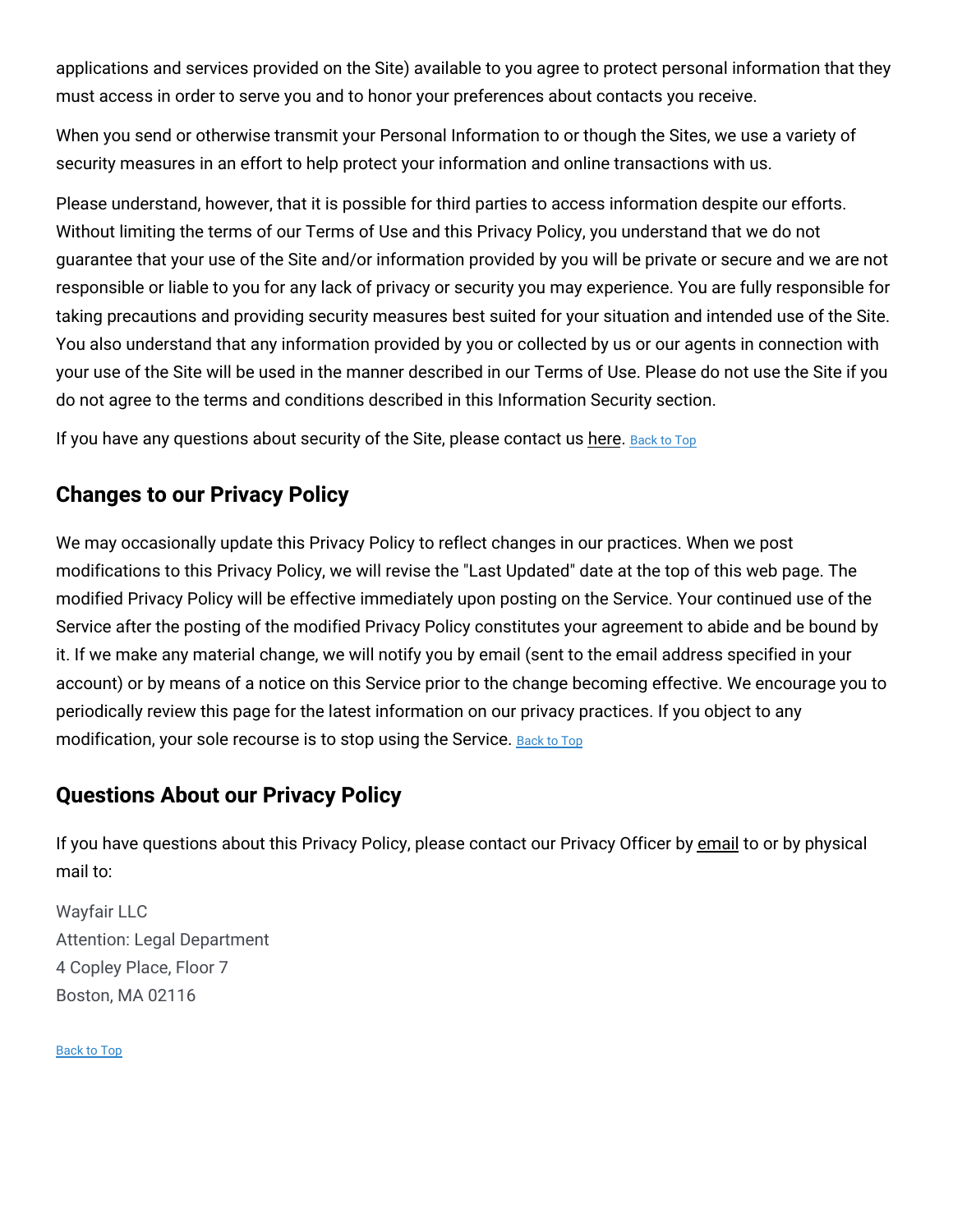# Terms of Use

Last Updated: January 10, 2019

Welcome to Wayfair.ca!

Wayfair LLC and its affiliated brands, including Wayfair.ca, Joss & Main, AllModern, Birch Lane and Perigold ("Wayfair", "we" or "us") provide this and other websites (including applications and other online services that are accessible through various desktop, tablet and mobile web browsers from time to time) (collectively, "**Sites**") subject to your compliance with these Terms of Use.

PLEASE READ THESE TERMS OF USE CAREFULLY BEFORE USING THE SITES. These Terms of Use constitute an agreement between Wayfair.ca and you. We recommend that you print out a copy of these Terms of Use for your records.

By using the Sites, you affirm that you are able and legally competent to agree to and comply with these Terms of Use. If you do not agree to these Terms of Use or if you are not legally competent to agree to them, then you may not use the Sites.

**Please note that these Terms of Use contain provisions that govern the resolution of claims between Wayfair.ca and you. Please see the Indemnity, Disclaimer of Warranties, Limitation of Liability and Legal Disputes sections for complete details.**

# **Privacy & Security**

Please review our **[Privacy](#privacy) Policy**, which is incorporated into these Terms of Use and also governs your use of the Sites. To the extent there is a conflict between the terms of the Privacy Policy and these Terms of Use, the Terms of Use govern.

Information security is important to Wayfair.ca. We have established reasonable physical, electronic and managerial safeguards to protect the information that we collect from or about our users. Wayfair.ca does, however, reserve the right at all times to disclose any information as Wayfair.ca deems necessary to satisfy any applicable law, regulation, legal process or governmental request.

Please click [here](#security) for more information. [Back](#top) to Top

# **Changes**

Wayfair.ca reserves the right, at any time, to change these Terms of Use, our Privacy Policy and/or the Sites. Your use of the Sites following any such change constitutes your agreement to follow and be bound by the Terms of Use and/or Privacy Policy as revised. The revised Terms of Use and/or Privacy Policy supersede all previous versions, notices or statements regarding the Sites. If we request, you agree to sign a non-electronic version of these Terms of Use.

We will notify you of any change to these Terms of Use by updating the "Last Updated" date at the top of this webpage. [Back](#top) to Top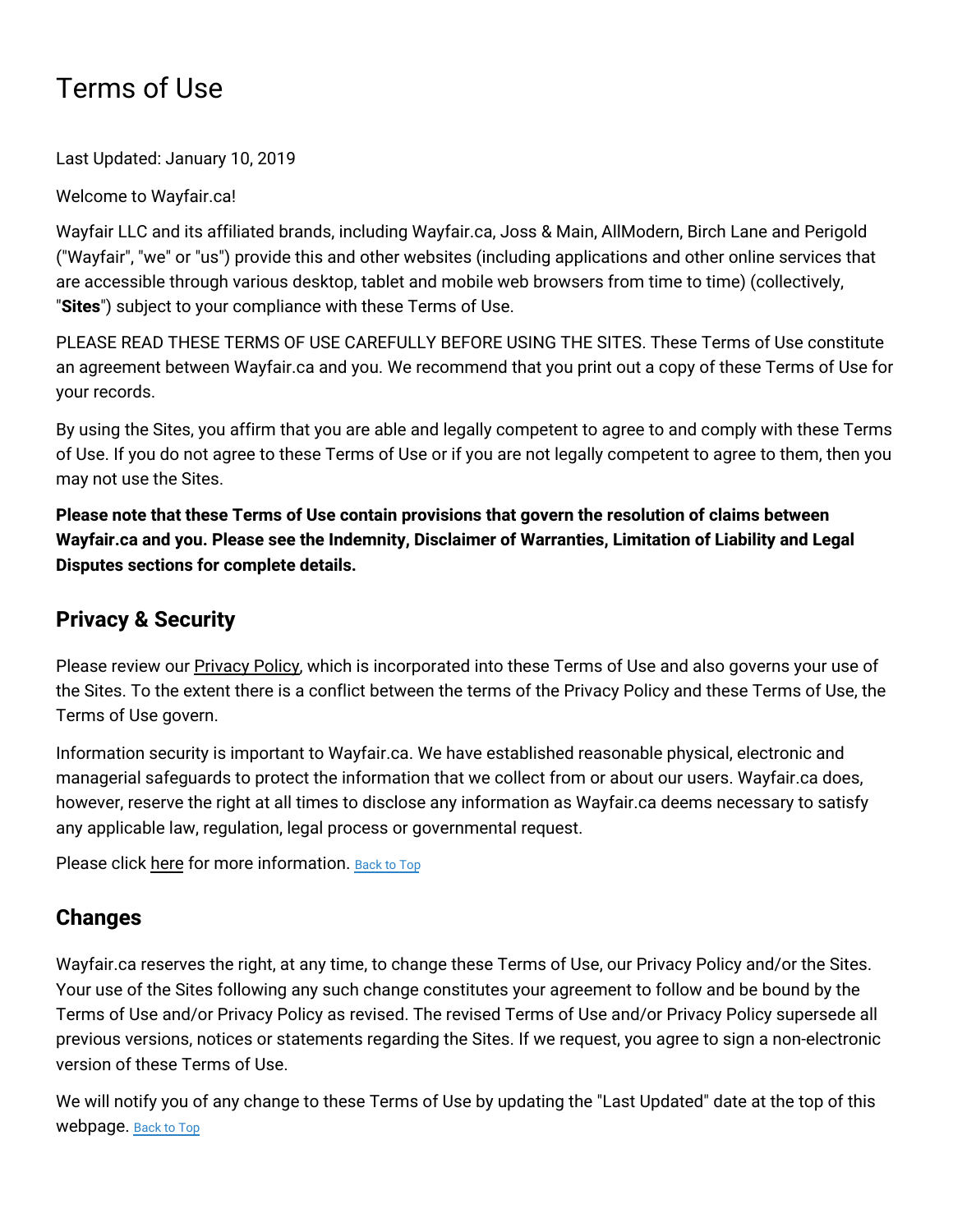# **Intellectual Property Rights**

The Sites contain valuable trademarks and service marks owned and used by Wayfair.ca, including but not limited to, WAYFAIR.CA, the Wayfair.ca design logo, and the tag line "a zillion things home" (collectively, the "**Wayfair.ca Marks**"). Any use of the Wayfair.ca Marks without the prior written permission of Wayfair.ca is strictly prohibited. The arrangement and layout of the Sites, including but not limited to, the Wayfair.ca Marks, images, text, graphics, buttons, screenshots, music, digitally downloadable files, and other content or material (collectively, the "**Site Content**"), are the sole and exclusive property of Wayfair.ca.

UNAUTHORIZED COPYING, REPRODUCTION, MODIFYING, REPUBLISHING, UPLOADING, DOWNLOADING, POSTING, TRANSMITTING, MAKING DERIVATIVE WORKS OF OR DUPLICATING ALL OR ANY PART OF THE SITES IS PROHIBITED.

Wayfair.ca uses a network of independent product and content suppliers, distributors and other such third parties to supply some of the products and content advertised on the Sites. All other trademarks, service marks, product names, package designs and company names or logos associated with these product and content suppliers, distributors and other such third parties that are not owned by us but appear on the Sites are the property of their respective owners.

For claims of copyright infringement, please see our [Copyright](#copyright) Policy. [Back](#top) to Top

#### **User-Generated Content**

From time to time, the Sites permit the submission of content, such as comments, blogs and product reviews, generated by you and others users ("**User Content**").

You are solely responsible for your own User Content and the consequences of posting or publishing it. Any User Content or other material, information or ideas that you submit to or post or publish on the Sites is nonconfidential and non-proprietary.

By submitting User Content, you represent and warrant to Wayfair.ca that: (i) your User Content does not violate any copyright, trademark, trade secret, patent or other intellectual property right, any right of privacy or publicity of any third party or any applicable law, rule or regulation, (ii) you own or have the legal right to use and authorize Wayfair.ca to use your User Content, including written consent to use of any product or the name, voice, likeness or any other applicable personal rights of each identifiable person featured or referenced in your User Content and (iii) your User Content does not violate Wayfair.ca's Acceptable Use Policy set forth below.

As between you and Wayfair.ca, you will retain all of your ownership rights in and to your User Content. By submitting User Content to Wayfair.ca, you hereby grant to Wayfair.ca a perpetual, worldwide, non-exclusive, irrevocable, royalty-free, sublicensable (through multiple tiers) and transferable right and license to use, reproduce, distribute, edit, modify, translate, reformat, prepare derivative works based upon, display publicly, perform publicly and otherwise exploit (including but not limited to over the Internet, broadcast television or any other uses or media) your User Content, in whole or in part, including future rights that Wayfair.ca (or its successor) may otherwise become entitled to that do not yet exist, as well as new uses, media, means and forms of exploitation throughout the universe exploiting current or future technology yet to be developed to the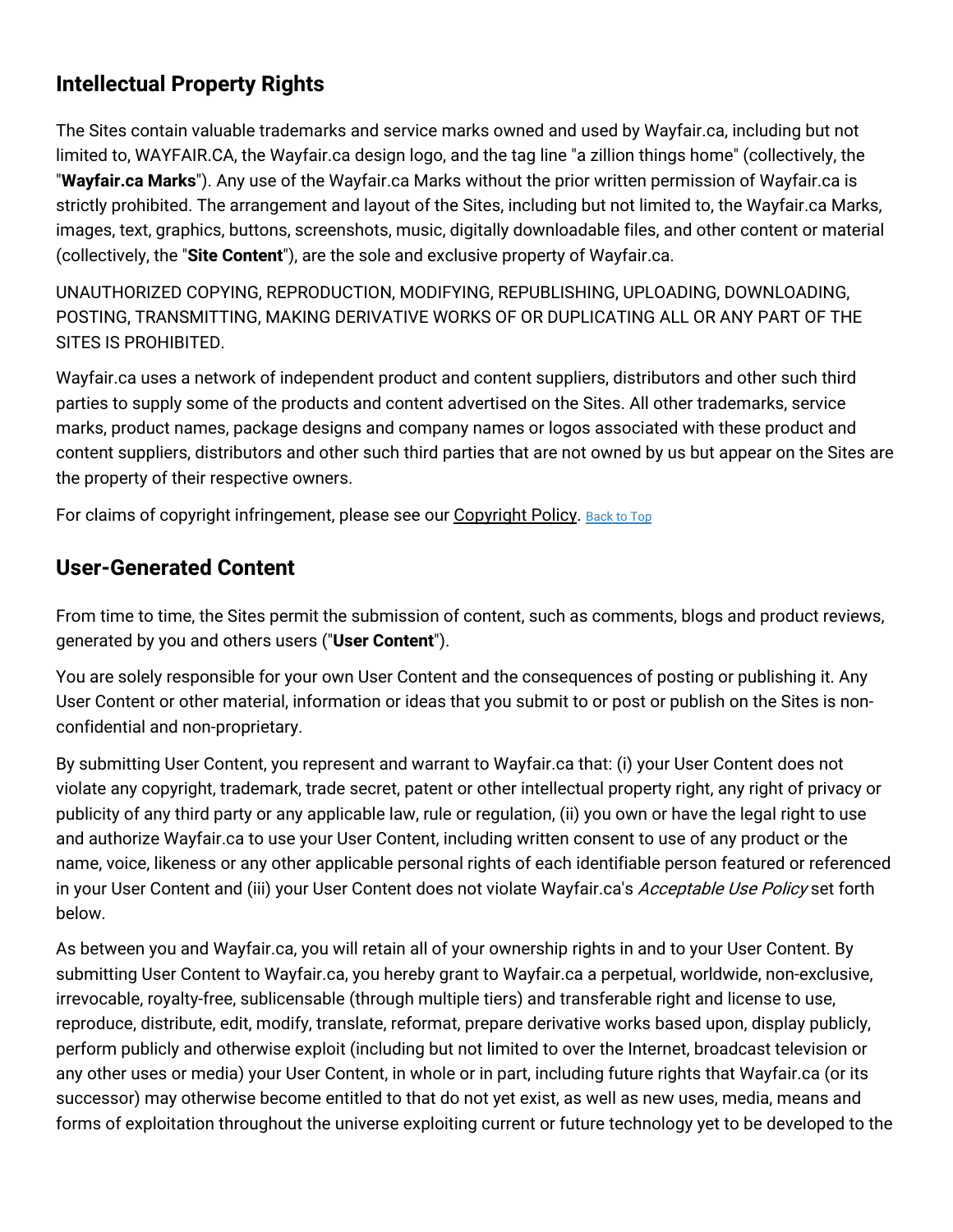maximum extent permitted by applicable law. You also waive your moral rights to the User Content, and hereby grant each user of the Sites a non-exclusive license to access your User Content through the Sites and to use, access, watch, reproduce, distribute, transmit, forward, display and perform such User Content in whole or in part, to the extent permitted by the Sites under these Terms of Use.

Wayfair.ca does not endorse any User Content or any opinion, recommendation, or advice expressed therein. Wayfair.ca reserves the right but is not obligated to monitor User Content or other content sent to or through the Sites. **Wayfair.ca has the right to refuse, remove or delete any User Content and/or to terminate any user's access to the Sites if Wayfair.ca determines, in its sole and absolute discretion, that such User Content or user violates or has violated these Terms of Use.** Wayfair.ca takes no responsibility for and expressly disclaims any and all liability in connection with User Content. [Back](#top) to Top

# **#WayfairCAHome Usage**

BY USING #WAYFAIRCAHOME, EACH USER AGREES TO PROVIDE WAYFAIR WITH AN UNRESTRICTED, IRREVOCABLE, ROYALTY-FREE, PERPETUAL, FULLY PAID-UP, TRANSFERABLE, WORLDWIDE LICENSE TO USE THE UPLOADED IMAGE(S) IN ANY AND ALL MARKETING MATERIALS, ON SPONSOR'S WEBSITES, AND THROUGH ALL SOCIAL MEDIA CHANNELS. EACH USER REPRESENTS AND WARRANTS THAT UPLOADED IMAGES DO NOT INFRINGE THE INTELLECTUAL PROPERTY RIGHTS OF ANY THIRD PARTY, INCLUDING, BUT NOT LIMITED TO, COPYRIGHTS AND TRADEMARK RIGHTS. [Back](#top) to Top

# **Acceptable Use Policy**

By submitting User Content and otherwise using the Sites, you agree not to: (i) submit any User Content that is protected by or otherwise subject to any third party intellectual property or proprietary rights (including any privacy and publicity rights) unless you own or have permission from the rightful owner of such rights to post such User Content and to grant Wayfair.ca all of the rights granted herein; (ii) upload, post, e-mail or otherwise transmit any content that is unlawful, harmful, threatening, abusive, harassing, tortious, defamatory, vulgar, obscene, libelous, hateful or racially, ethnically or otherwise objectionable; (iii) use the Sites to harm any person or entity, including Wayfair.ca; (iv) impersonate any person or entity, including but not limited to, a representative of Wayfair.ca, or falsely state or otherwise misrepresent your affiliation with a person or entity; (v) forge headers or otherwise manipulate identifiers in order to disguise the origin of any content transmitted to or through the Sites; (vi) upload, post, e-mail or otherwise transmit any unsolicited or unauthorized advertising, promotional materials, junk mail or any other form of solicitation; (vii) upload, post, e-mail or otherwise transmit any content that contains computer viruses or other computer code, files or programs that interrupt, destroy or limit the functionality of the Sites or any other computer software or hardware or telecommunications equipment; (viii) intentionally or unintentionally violate any applicable local, provincial/territorial, national or international laws, rules or regulations, including but not limited to those promulgated by the U.S. Federal Trade Commission, U.S. Securities and Exchange Commission; (ix) collect, store or use personal information about other users of the Sites without their consent; (x) use the Sites (including through submission of User Content) to disparage or make unsubstantiated claims about any person, third party or its/their products or services; (y) use any of the Sites in any manner that could overburden or impair any of the Sites or the networks or systems connected to the Sites; and/or (z) use any device, software or instrumentality to interfere with the proper working of the Sites or disobey any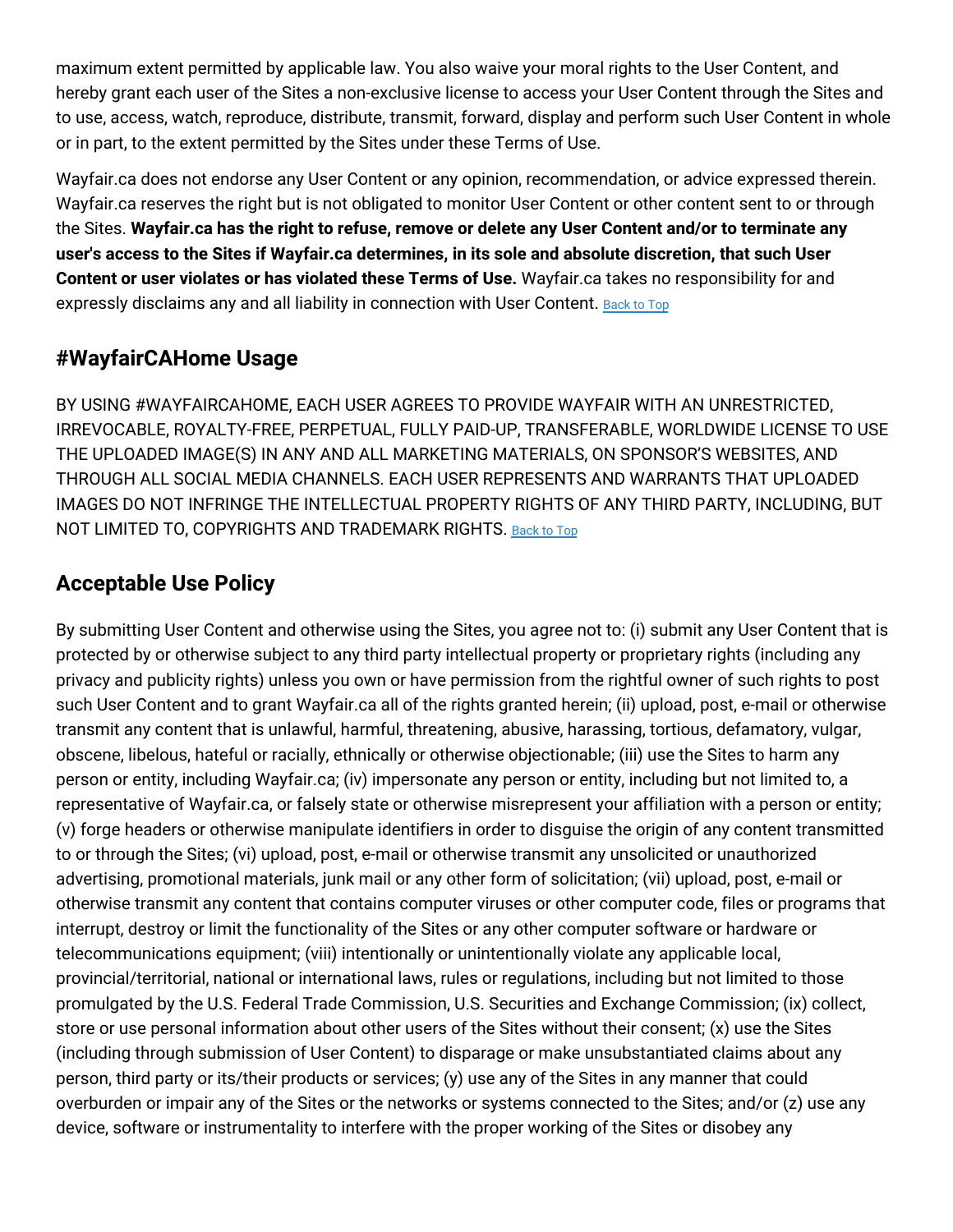requirements, procedures, policies or regulations of networks connected to the Sites.

You also agree that you will not violate or attempt to violate the security of the Sites. Violations of system or network security may result in civil or criminal liability. Wayfair.ca reserves the right to investigate occurrences which may involve such violations and may involve and cooperate with, law enforcement authorities in prosecuting users who have participated in such violations. [Back](#top) to Top

#### **Order Acceptance**

The receipt of an order number or an email order confirmation does not constitute the acceptance of an order or a confirmation of an offer to sell. Wayfair.ca reserves the right, without prior notification, to limit the order quantity on any item and/or to refuse service to any customer. Verification of information may be required prior to the acceptance of an order. Certain orders constitute improper use of the Sites and the Wayfair.ca Rewards Program described below. Wayfair.ca reserves the right, at its sole discretion, to refuse or cancel any order for any reason. Your account may also be restricted or terminated for any reason, at Wayfair.ca's sole discretion. [Back](#top) to Top

#### **Our Products and Prices**

Prices and availability of products on the Site are subject to change without notice. The price of the product will be as shown on the order pages when you place your order. Errors will be corrected when discovered and Wayfair.ca reserves the right to revoke any stated offer and to correct any error, inaccuracy, or omission (including after an order has been submitted). We do not price match. Promotional codes can only be applied during purchase. Customer Service will be unable to honor any promotional code adjustments post-order. When we use the Wayfair's Choice badge on a product listing on our Site, it represents a shortlist of highly-rated, well-priced products we know customers love. [Back](#top) to Top

### **Wayfair.ca Rewards Program**

The Wayfair.ca Rewards Program (the "**Rewards Program**") is exclusively for users of the Sites who have registered for the Rewards Program in accordance with the directions set forth below and on the Sites. When you make a qualifying purchase at any of the Sites designated as participating sites by Wayfair.ca from time to time (the "**Participating Sites**"), you will have the opportunity to earn Wayfair.ca "**Rewards Dollars**" equal to three percent (3%) of the net amount paid for the qualifying purchase. Rewards Dollars may be applied to future purchases at the Participating Sites in accordance with these Terms of Use. Please click [here](#rewards) for complete Rewards Program details, as may be in effect from time to time and which are incorporated herein by reference. [Back](#top) to Top

### **Links to Other Websites**

The Sites may contain links to third-party websites ("Other Sites") that are not under Wayfair.ca's control. Wayfair.ca makes no claim and accepts no responsibility regarding the quality, nature or reliability of the Other Sites that are accessible by hyperlinks from the Sites or link to the Sites. Wayfair.ca provides these links to you as a convenience and the inclusion of any link does not imply endorsement by Wayfair.ca of Other Sites or any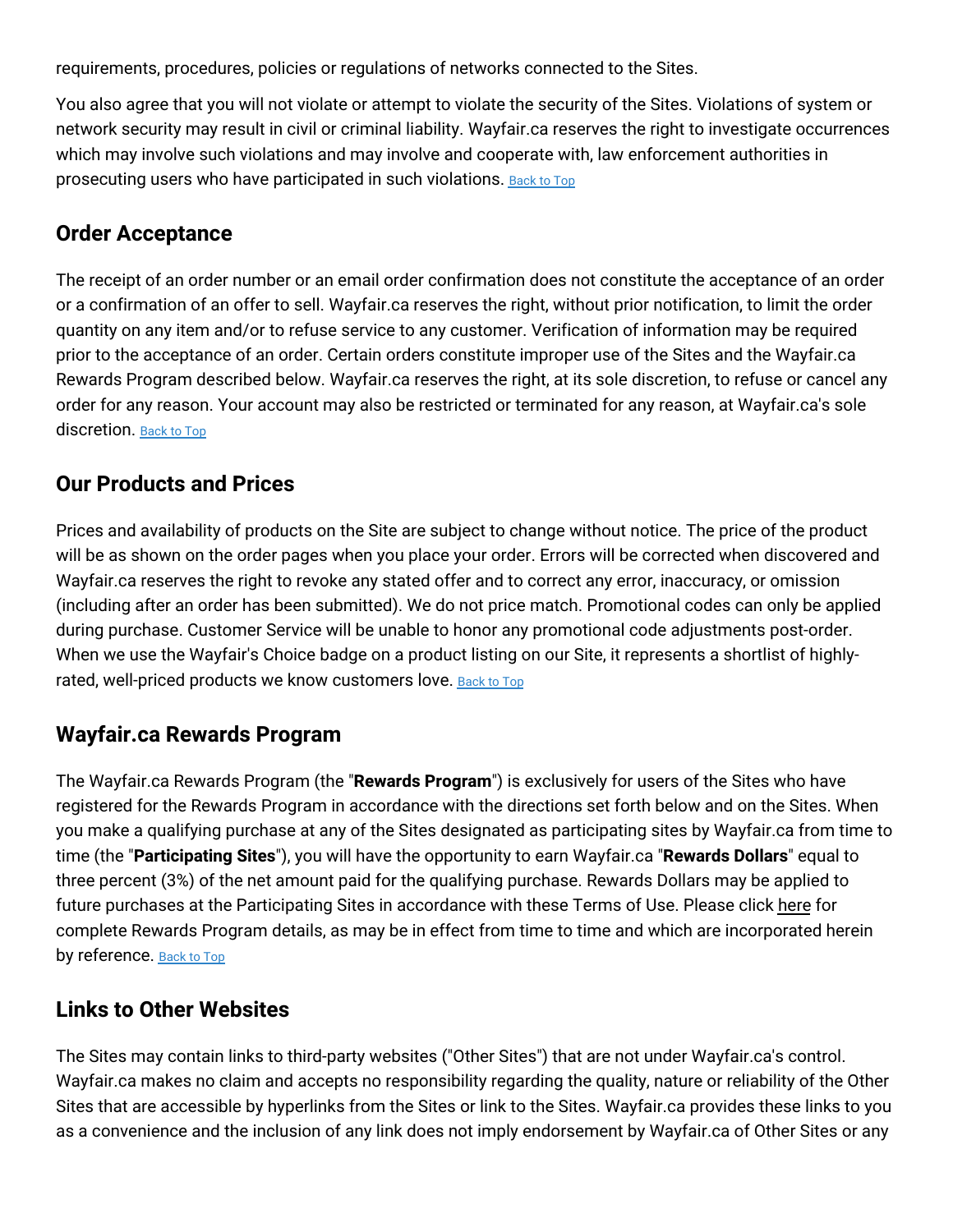association with the operators of such Other Sites. You are responsible for viewing and abiding by the privacy statements and terms of use posted at any third-party sites. [Back](#top) to Top

#### **Mobile Devices and Mobile Applications**

If you use a mobile device to access pages of the Sites optimized for viewing via a mobile device, opt in to receive SMS (text messages) from Wayfair.ca (as/when available) or using a mobile application, the following additional terms and conditions ("**Mobile Terms**") also apply to you. Your access to the Sites via your mobile device or use of a mobile application confirms your agreement to these Mobile Terms, as well as the rest of the Terms of Use.

You agree that you are solely responsible for all message and data charges that apply to use of your mobile device to access the Sites or use of a mobile application. All such charges are billed by and payable to your mobile service provider. Please contact your participating mobile service provider for pricing plans, participation status and details. You understand that wireless through Wi-Fi or a participating mobile service provider may not be available in all areas at all times and may be affected by product, software, coverage or other service changes made by your mobile service provider or otherwise. Additional terms and conditions may apply to your use of a mobile application, based on the type of mobile device on which you install and use the mobile application. [Back](#top) to Top

#### **Communications with Wayfair.ca**

For all communications made to or with Wayfair.ca, including but not limited to feedback, questions, comments, suggestions and the like: (i) you will have no right to confidentiality in your communications and Wayfair.ca will have no obligation to protect your communications from disclosure; and (ii) Wayfair.ca will be free to use any ideas, concepts, know-how, content or techniques contained in your communications for any purpose whatsoever, including, but not limited to, the development, production and marketing of products and services that incorporate such information. [Back](#top) to Top

### **Indemnity**

You agree to indemnify and hold Wayfair.ca and its agents and licensors harmless from any claim or demand, including reasonable attorneys' fees, made by any third party due to or arising out of (i) your use of the Sites, including any User Content you submit, post to or transmit through the Sites, (ii) your violation of these Terms of Use or (iii) your violation of any rights of another user. **[Back](#top) to Top** 

#### **Disclaimer of Warranties**

Wayfair.ca intends for the information and data contained in the Sites to be accurate and reliable but since the information and data have been compiled from a variety of sources, they are provided 'AS IS' and "AS AVAILABLE". You expressly agree that your use of the Sites and any information contained therein is at your sole risk. Accordingly, to the extent permitted by applicable law, WAYFAIR.CA EXPRESSLY DISCLAIMS ALL WARRANTIES AND CONDITIONS, EXPRESS OR IMPLIED, INCLUDING WITHOUT LIMITATION, IMPLIED WARRANTIES AND CONDITIONS OF TITLE, NON-INFRINGEMENT, ACCURACY, MERCHANTABILITY AND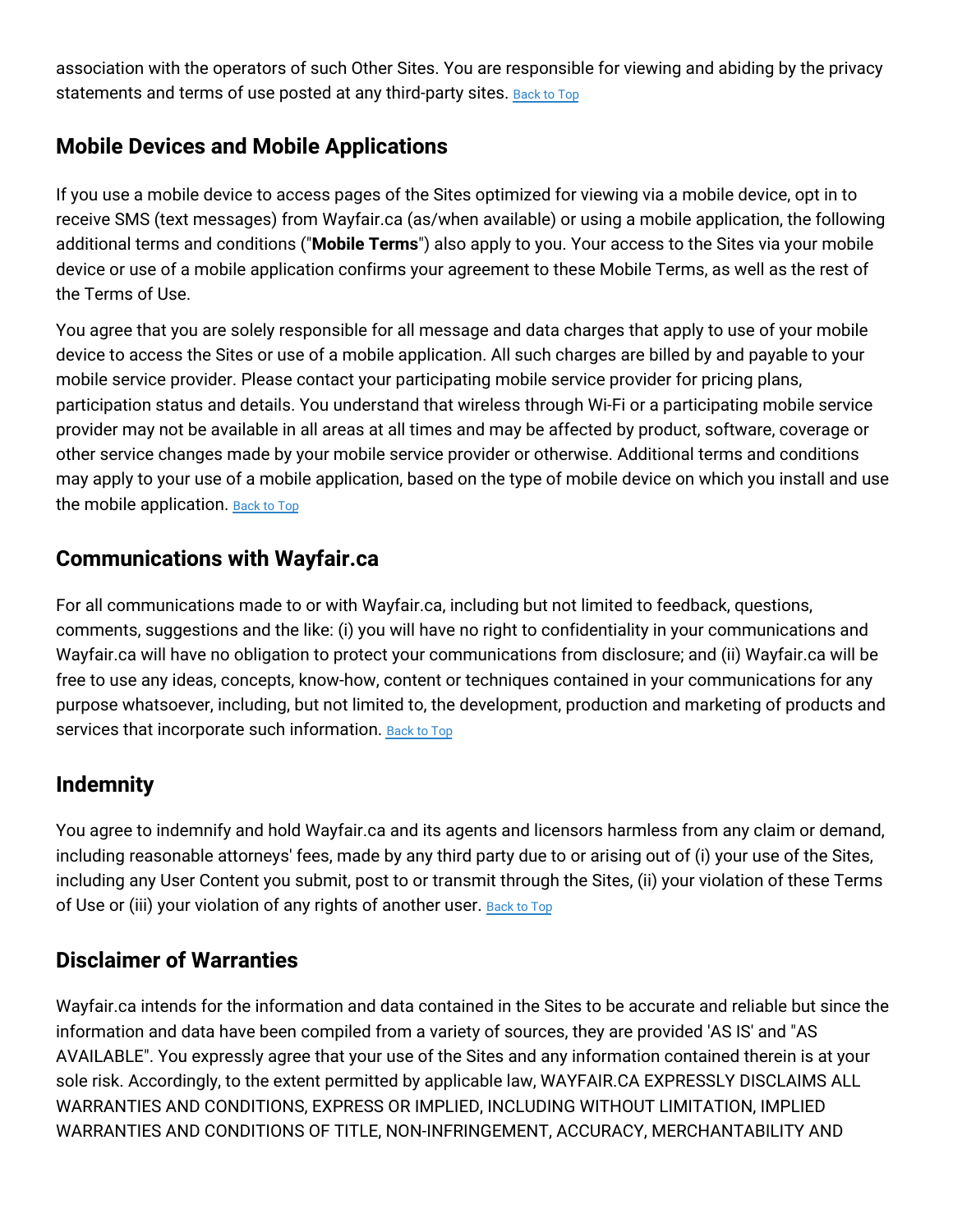FITNESS FOR A PARTICULAR PURPOSE, AND ANY WARRANTIES AND CONDITIONS THAT MAY ARISE FROM COURSE OF DEALING, COURSE OF PERFORMANCE OR USAGE OF TRADE. Some jurisdictions do not allow the disclaimer of warranties or conditions so such disclaimers may not apply to you. [Back](#top) to Top

# **Limitation of Liability**

IN NO EVENT WILL WAYFAIR.CA OR ITS OFFICERS, MANAGERS, MEMBERS, EMPLOYEES, AGENTS, SUCCESSORS, SUBSIDIARIES, DISTRIBUTORS, AFFILIATES OR THIRD PARTIES PROVIDING INFORMATION ON THIS SITE OR VIA OTHER CHANNELS, INCLUDING BUT NOT LIMITED TO PHONE AND EMAIL, BE LIABLE TO ANY USER OF THE SITES OR ANY OTHER PERSON OR ENTITY FOR ANY DIRECT, INDIRECT, SPECIAL, INCIDENTAL, PUNITIVE, CONSEQUENTIAL OR EXEMPLARY DAMAGES (INCLUDING, BUT NOT LIMITED TO, DAMAGES FOR LOSS OF PROFITS, LOSS OF DATA OR LOSS OF USE) ARISING OUT OF THE USE OR INABILITY TO USE THE SITES OR ANY INFORMATION CONTAINED THEREIN, INCLUDING USER CONTENT, WHETHER BASED UPON WARRANTY, CONTRACT, TORT, OR OTHERWISE, EVEN IF WAYFAIR.CA HAS BEEN ADVISED OF OR SHOULD HAVE KNOWN OF THE POSSIBILITY OF SUCH DAMAGES OR LOSSES.

You hereby acknowledge that the preceding limitation on liability will apply to all content, merchandise and services available through the Sites or other channels. Because some jurisdictions do not allow the exclusion or limitation of liability for consequential or incidental damages, in such jurisdictions liability is limited to the fullest extent permitted by law. Regardless of the previous paragraphs, if Wayfair.ca is found to be liable, our liability to you or to any third party is limited to the greater of (a) the amount in dispute not to exceed the total amount which you paid to us in the twelve (12) months prior to the action giving rise to the liability or (b) CAD \$100.

Regardless of the previous paragraphs, if Wayfair.ca is found to be liable, our liability to you or to any third party is limited to the greater of (a) the amount in dispute not to exceed the total amount which you paid to us in the twelve (12) months prior to the action giving rise to the liability or (b) \$100. [Back](#top) to Top

# **Legal Disputes**

The validity, interpretation, construction, and performance of these Terms of Use shall be governed by the laws of Ontario, without giving effect to its principles of conflict of laws.

**EXCEPT WHERE PROHIBITED BY LAW, WHICH MAY INCLUDE THE PROVINCE OF QUÉBEC, YOU AND WAYFAIR.CA AGREE TO GIVE UP ANY RIGHTS TO LITIGATE CLAIMS IN A COURT OR BEFORE A JURY OR TO PARTICIPATE IN A CLASS ACTION OR REPRESENTATIVE ACTION WITH RESPECT TO A CLAIM. OTHER RIGHTS THAT YOU WOULD HAVE IF YOU WENT TO COURT, SUCH AS ACCESS TO DISCOVERY, ALSO MAY BE UNAVAILABLE OR LIMITED IN ARBITRATION.**

EXCEPT WHERE PROHIBITED BY LAW, WHICH MAY INCLUDE THE PROVINCE OF QUÉBEC, any controversy, claim or dispute arising out of, relating to, or in respect of these Terms, including their negotiation, validity, existence, breach, termination, construction or application, or the rights, duties or obligations of any party, or the rights, duties or obligations of any party derived from or associated with these Terms (a "Dispute"), shall be referred to and determined by a single arbitrator in a final and binding arbitration administered by under the rules of ADR Institute of Canada, Inc.'s Arbitration Rules. If the parties have not agreed upon the arbitrator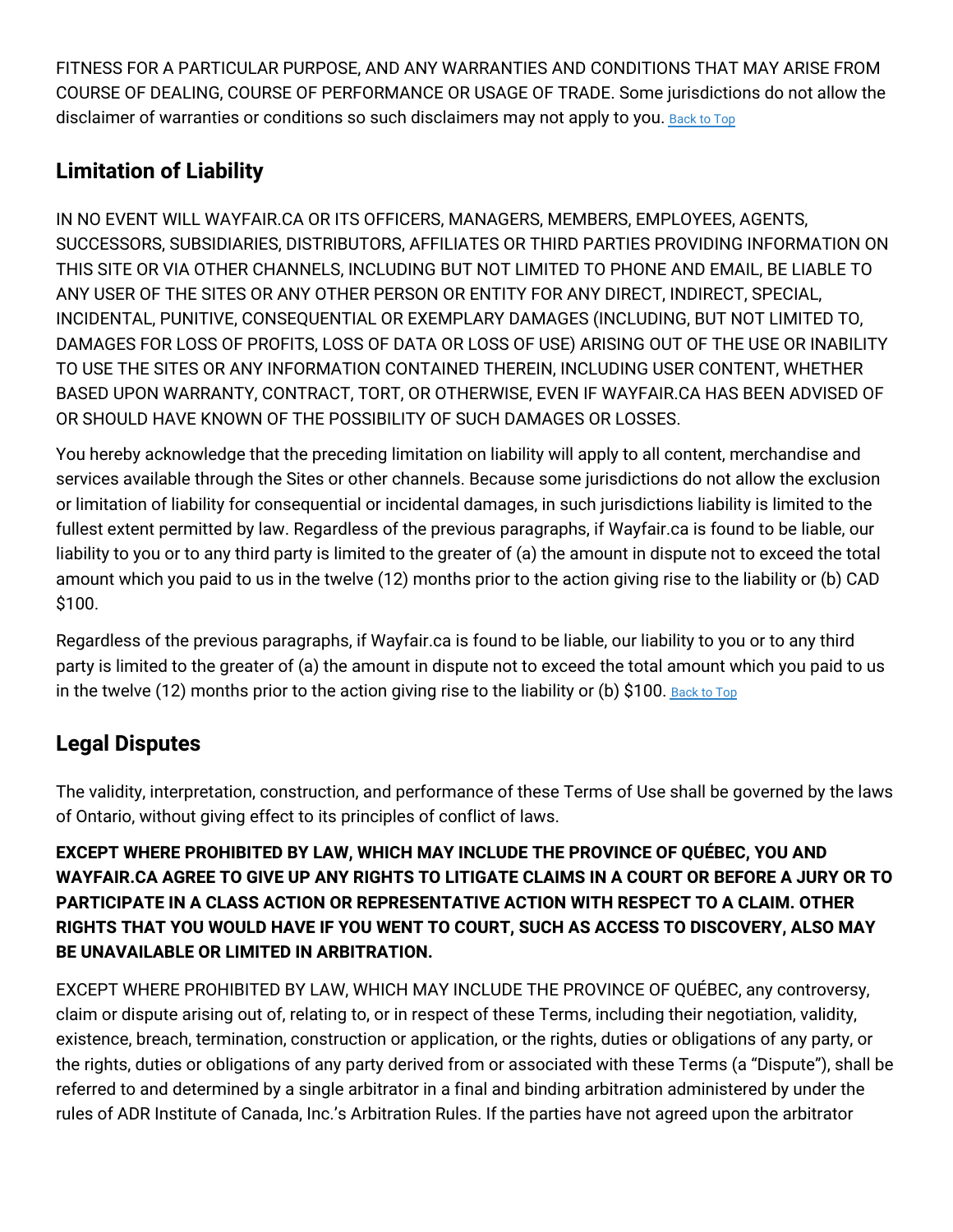within 14 days, the parties shall ask the ADR Institute of Canada, Inc. to appoint a single arbitrator. The seat of the arbitration shall be the same as the provincial or territorial law governing these Terms. The arbitration shall be heard in the capital of the seat, unless the parties agree otherwise. The costs and expenses of the arbitrator shall be shared equally between the parties. A party to the arbitration has no right of appeal from any award of the Arbitrator, whether characterized as final, interim, interlocutory or partial. All Disputes referred to arbitration (including the scope of the agreement to arbitrate, the law relating to the enforcement of the agreement to arbitrate, any relevant limitation periods, the law governing the procedure of the arbitration, the law relating to available remedies, set-off claims and conflict of laws rules) shall be governed by the law of the seat, and each party hereby irrevocably consents to venue in the capital of the seat, and to the jurisdiction of competent courts in the capital of the seat for all litigation that may be brought, subject to the requirements for arbitration hereunder, with respect to the terms of, and the transactions and relationships contemplated by, these Terms. Notwithstanding this provision, a party to these Terms may take such steps as are permitted or required to enforce an award made by an arbitrator. The existence of the arbitration and any element of the arbitration, including any award, shall be confidential and shall be subject to the provisions of Section 3 (Confidentiality) of these Terms. The deemed undertaking rule in shall apply. No document or other evidence or information prepared for or produced by or on behalf of any party to the arbitration shall be disclosed to any non-party to the arbitration. EACH PARTY HEREBY EXPRESSLY WAIVES ANY RIGHT TO A TRIAL BY JURY IN ANY ACTION OR PROCEEDING BROUGHT BY OR AGAINST EITHER PARTY IN CONNECTION WITH THESE TERMS. You agree that you will not contest venue, and you waive any rights that you may have to initiate, transfer, or change the venue of any litigation arising from or related to these Terms. [Back](#top) to Top

### **Termination**

Your ability to access and use the Sites remains in effect until terminated in accordance with these Terms of Use. You agree that Wayfair.ca, in its sole discretion, may terminate your account and your use of the Sites and may remove and delete your User Content if Wayfair.ca believes that you have violated or acted inconsistently with these Terms of Use or for any other reason. Wayfair.ca also may in its sole discretion and at any time discontinue providing the Sites, or any part thereof, with or without notice. You agree that any termination of your access to the Sites may be effected without prior notice and you acknowledge and agree that Wayfair.ca may bar any further access to the Sites. Further, you agree that Wayfair.ca will not be liable to you or any thirdparty for any termination of access to the Sites.

You may terminate your account by sending a letter stating your intention to Wayfair LLC, 4 Copley Place, Floor 7, Boston, MA 02116, Attn: Service or an email to service@wayfair.ca, with the subject line "Termination Request".

The provisions of the Intellectual Property Rights, User-Generated Content, Acceptable Use Policy, Disclaimer of Warranties, Indemnity, Limitation of Liability, Legal Dispute sections, together with and any other rights and obligations which by their nature are reasonably intended to survive such termination, will survive any termination of these Terms of Use. [Back](#top) to Top

# **Right to Access**

YOU MUST BE AT LEAST AGE 13 TO USE THE SITES. By using the Sites, you affirm that you are over age 13. If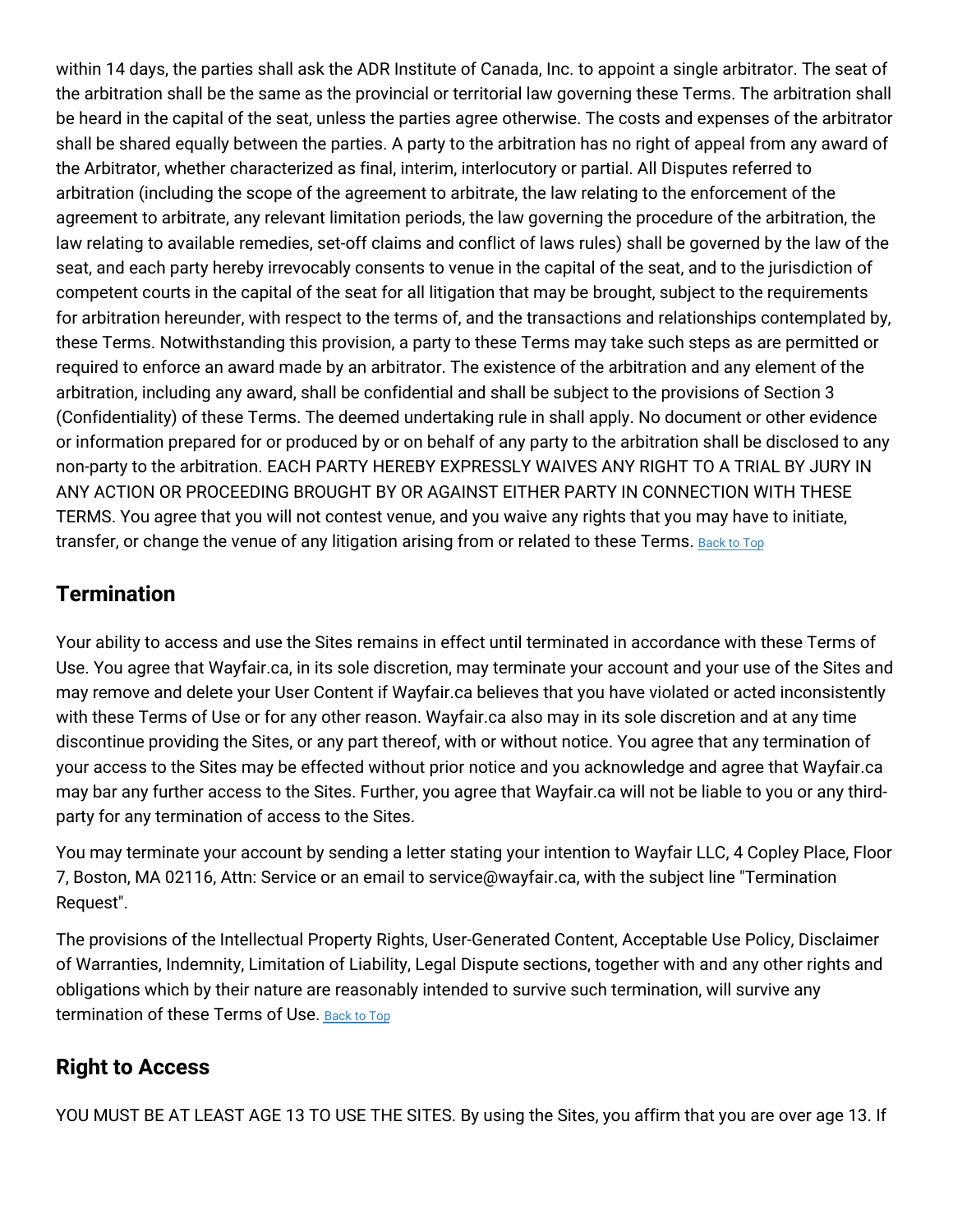you are under age 13, you may not access or use the Sites.

#### **IF YOU ARE A PARENT OR GUARDIAN THAT PROVIDES CONSENT TO YOUR TEENAGER'S REGISTRATION WITH AND USE OF THE SITES, YOU AGREE TO BE BOUND BY THESE TERMS IN RESPECT OF SUCH TEENAGER'S USE OF THE SITES.** [Back](#top) to Top

#### **Outages**

Wayfair.ca periodically schedules system downtime for the Sites for maintenance and other purposes. Unplanned system outages also may occur. You agree that Wayfair.ca has no responsibility and is not liable for: (a) the unavailability of any of the Sites; (b) any loss of data, information or materials caused by such system outages; (c) the resultant delay, mis-delivery or non-delivery of data, information or materials caused by such system outages; or (d) any outages caused by any third parties, including without limitation any companies or servers hosting any of the Sites, any Internet service providers or otherwise. [Back](#top) to Top

#### **Jurisdictional Issues**

The Sites are operated by Wayfair.ca from its offices in Boston, Massachusetts, USA. The Sites are intended for users who reside in the Canada. Wayfair.ca makes no representations, warranties or conditions that the Sites or any materials contained in them are valid, appropriate or available for use outside of Canada. If you access and use the Sites outside Canada, you do so at your own risk and are responsible for compliance with applicable local laws. Wayfair.ca reserves the right to limit the availability of the Sites and/or the provision of any service, program or other product described thereon to any person, geographic area or jurisdiction, at any time and in our sole discretion. Any software on the Sites is subject to United States and Canadian export controls and may not be downloaded or otherwise exported or re-exported: (a) into (or to a national or resident of) Cuba, Iraq, Libya, North Korea, Iran, Syria or any other country to which the United States has embargoed goods or which is subject to other applicable U.S. or Canadian trade sanctions; or (b) to anyone on the U.S. Treasury Department's list of Specially Designated Nationals or the U.S. Commerce Department's Table of Deny Orders. By downloading or using any software from the Sites, you represent and warrant that you are not located in, under the control of, or a national or resident of any such country or on any such list. [Back](#top) to Top

#### **General Information**

No waiver of any provision or any breach of this Agreement will constitute a waiver of any other provisions or any other or further breach. In the event that any provision of this Agreement will be illegal or otherwise unenforceable, such provision will be severed, and the balance of the Agreement will continue in full force and effect. These Terms of Use set forth the entire Agreement between you and Wayfair.ca with respect to use of the Sites and supersede any prior agreements between you and Wayfair.ca relating to such subject matter. The Terms are not assignable, transferable or sublicensable by you except with Wayfair.ca's prior written consent. No waiver by either party of any breach or default hereunder will be deemed to be a waiver of any preceding or subsequent breach or default. No agency, partnership, joint venture, employee-employer or franchiser-franchisee relationship is intended or created by these Terms of Use. Any heading, caption or section title contained herein is inserted only as a matter of convenience and in no way defines or explains any section or provision hereof. Wayfair.ca's performance of these Terms of Use is subject to existing laws and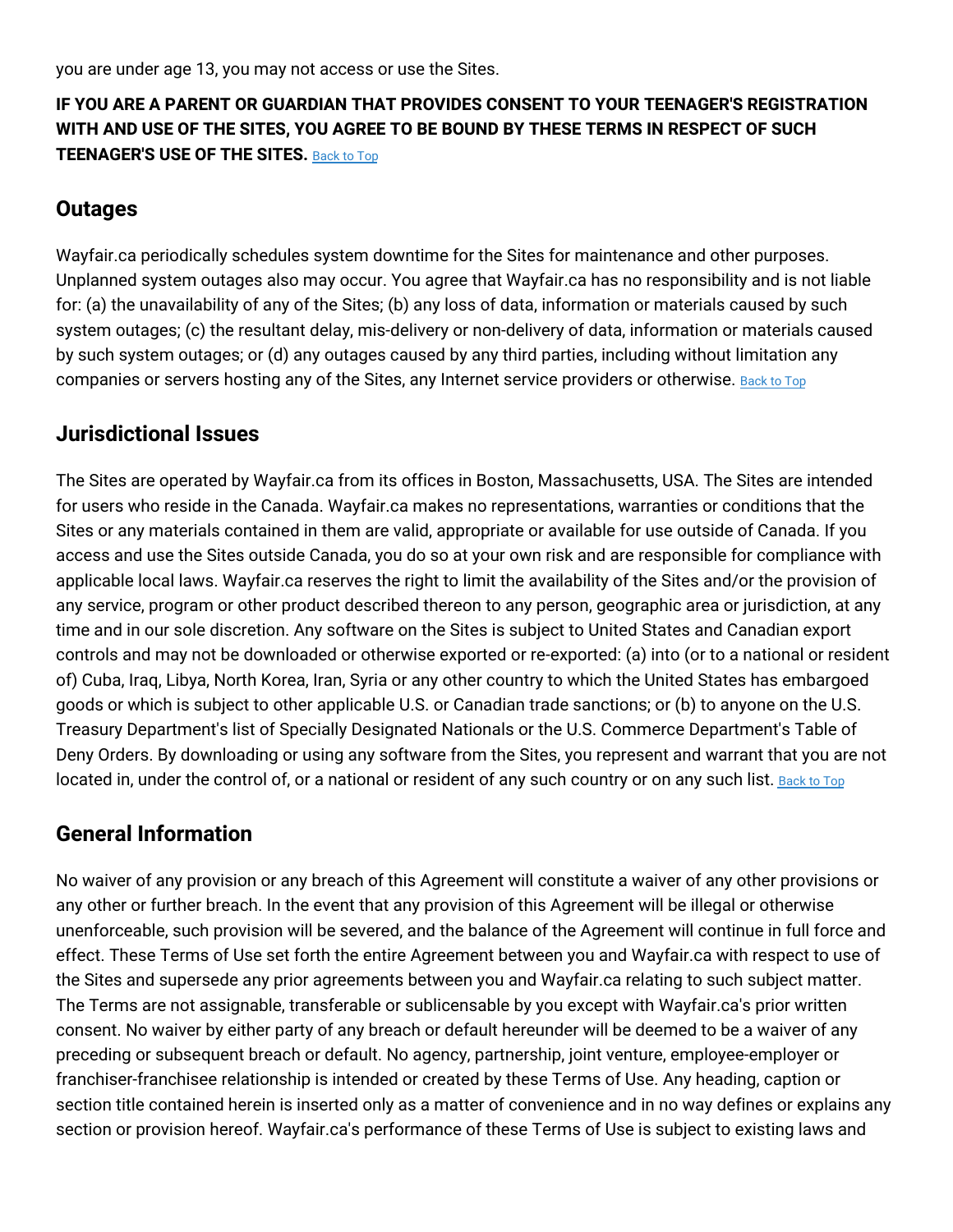legal process, and nothing contained in these Terms of Use is in derogation of Wayfair.ca's right to comply with governmental, court and law enforcement requests or requirements relating to your use of the Sites or information provided to or gathered by Wayfair.ca with respect to such use. A printed version of these Terms of Use and of any notices given in electronic form will be admissible in judicial or administrative proceedings based upon or relating to these Terms of Use to the same extent and subject to the same conditions as other business documents and records originally generated and maintained in printed form. The parties agree that all correspondence relating to these Terms of Use must be written in the English language. [Back](#top) to Top

### **Violations**

Please report any violations of these Terms of Use to the system administrator [here.](https://www.wayfair.ca/contact_us) [Back](#top) to Top

### **Questions?**

If you have questions, comments or complaints about these Terms or the Sites, please contact us [here](https://www.wayfair.ca/contact_us) (please reference "Questions about the Sites").

[Back](#top) to Top

# Wayfair.ca's Copyright Policy

Last Updated: May 17, 2018

This Copyright Policy describes Wayfair.ca's policy of prohibiting any information or materials that violate another party's intellectual property rights from appearing on www.Wayfair.com, www.AllModern.com, www.JossandMain.com, www.BirchLane.com, www.Perigold.com and their related domains (collectively, the "**Site**").

The Digital Millennium Copyright Act of 1998 (the "**DMCA**") provides recourse for a copyright owner who believes that material appearing on the Internet infringes his, her or its rights under U.S. copyright law. Wayfair.ca complies with the DMCA by responding to notices and counter-notices that meet the then-current DMCA requirements. Please visit <http://www.copyright.gov/> for details about current DMCA requirements.

# **Notification of Alleged Copyright Infringement**

If you believe in good faith that material appearing on the Site infringes your copyright, you (or your agent) may send Wayfair.ca a written notification pursuant to the DMCA (a "**DMCA Notice**"). Your DMCA Notice should be sent to our Copyright Agent (identified below), contain all of the information listed below (and as further set forth in 17 U.S.C. § 512(c)(3)) and request that the material be removed or that access to it be blocked. Your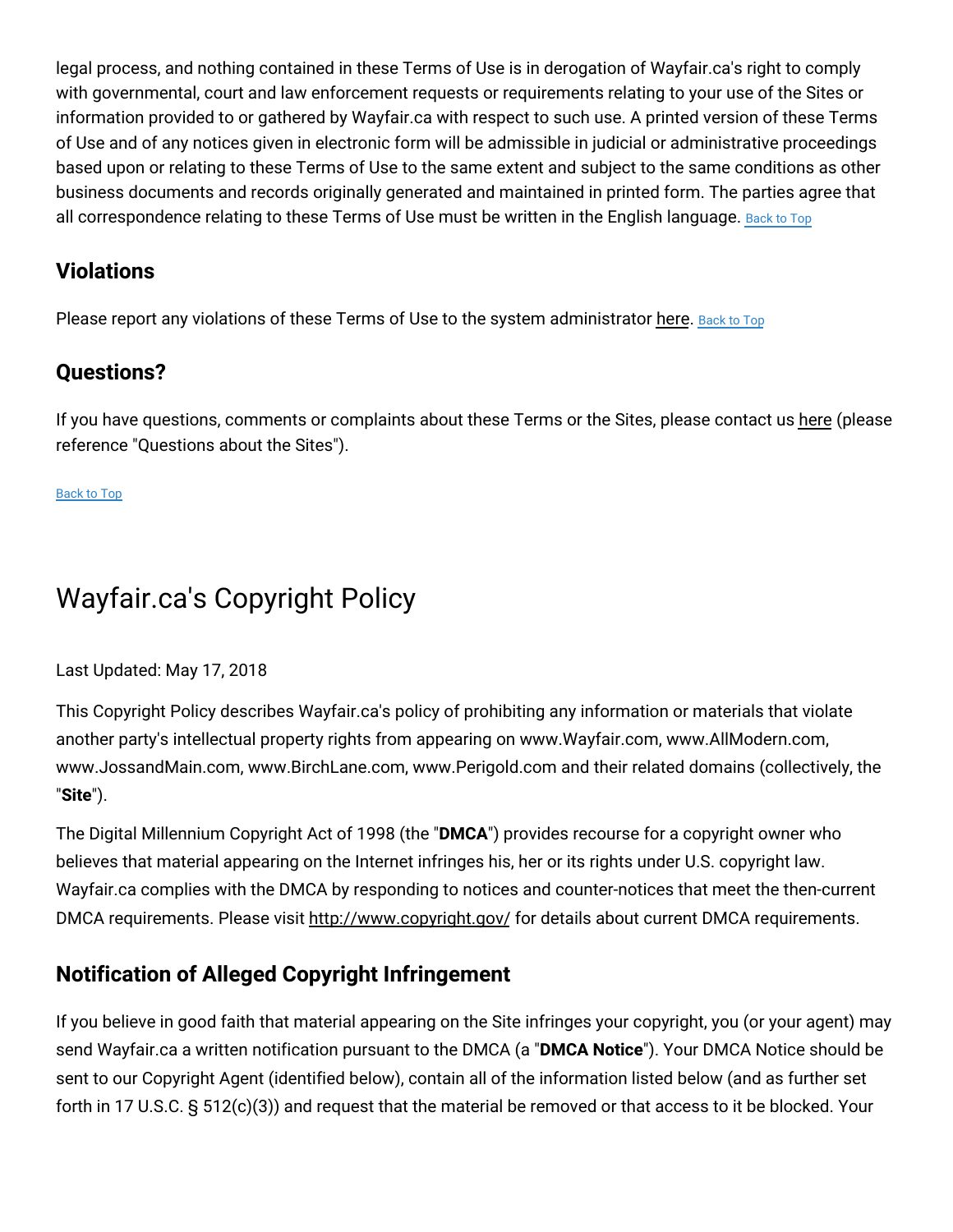DMCA Notice must contain:

- 1. Identification in sufficient detail of the copyrighted work that you claim has been infringed. If multiple copyrighted works on the Site are covered by a single notification, you may provide a representative list of such works on the Site; however, the representative list must still contain sufficient detail of the copyrighted works so that we can identify them;
- 2. Identification of the URL or other specific location on the Site that contains the material that you claim to be infringing your copyright. You must provide us with reasonably sufficient information to enable us to locate the alleged infringing material and comply with your request to remove or deny access to the material;
- 3. Your name, address, telephone number and email address (if available);
- 4. The electronic or physical signature of the owner of the copyright or a person authorized to act on the copyright owner's behalf;
- 5. A statement that you have a good faith belief that use of the material on the Site as you have described in the DMCA Notice is not authorized by the copyright owner or its agent or the law; and
- 6. A statement that you swear under penalty of perjury that the information contained in your notification is accurate and that you are the copyright owner or that you are authorized to act on behalf of the owner of an exclusive right that is allegedly infringed.

You must submit any notification of an alleged copyright infringement to Wayfair.ca's Copyright Agent by mail or email as set forth below:

Wayfair.ca Copyright Agent Attn: Legal 4 Copley Place, Floor 7 Boston, MA 02116 Email: [legal@wayfair.com](mailto:legal@wayfair.com) (please reference "Wayfair.ca DMCA Notice")

If you fail to comply with all of the above requirements, your DMCA Notice will not be valid. Please note that you may be liable for damages, including court costs and attorneys' fees, if you materially misrepresent that materials on the Site are infringing a copyright. [Back](#top) to Top

### **Counter Notification**

If you believe in good faith that your own copyrighted material has been removed from the Site as a result of mistake or misidentification, you may submit a written counter notification letter to Wayfair.ca's Copyright Agent pursuant to Sections 512(g)(2) and (3) of the DMCA. To be an effective counter notification under the DMCA, your written correspondence must include substantially the following:

1. Identification of the material that has been removed or disabled and the location at which the material appeared before it was removed or disabled;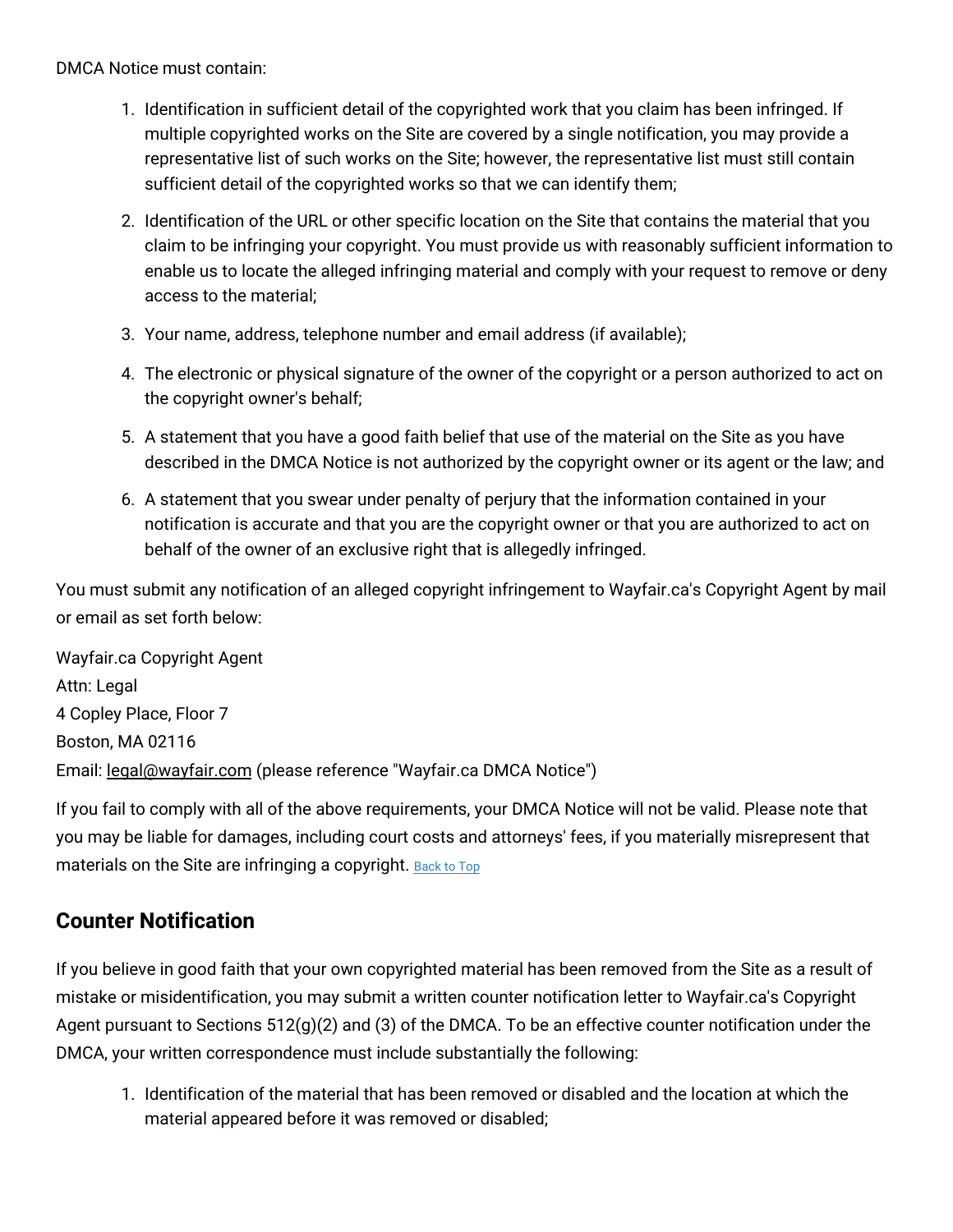- 2. A statement that you consent to the jurisdiction of the Federal District Court in which your address is located or in Boston, Massachusetts if your address is outside the United States;
- 3. A statement that you will accept service of process from the party that filed the notification of alleged copyright infringement or the party's agent;
- 4. Your name, address and telephone number;
- 5. A statement that you swear under penalty of perjury that you have a good faith belief that the material in question was removed or disabled as a result of mistake or misidentification of the material to be removed or disabled, or that the material identified by the complaining party has been removed or disabled at the URL or web location and will no longer be shown or accessible; and
- 6. Your physical or electronic signature.

You may submit your counter notification to Wayfair.ca's Copyright Agent by mail or email as set forth below:

Wayfair.ca Copyright Agent Attn: Legal 4 Copley Place, Floor 7 Boston, MA 02116 Email: [legal@wayfair.com](mailto:legal@wayfair.com) (please reference "Wayfair.ca DMCA Notice")

Upon receipt of a counter notice, Wayfair.ca's Copyright Agent may send a copy of it to the original complaining party informing that party that Wayfair.ca may replace the removed content or cease disabling it. Unless the copyright owner files an action seeking a court order against Wayfair.ca, the removed content may be replaced or access to it restored by Wayfair.ca.

You acknowledge that if you fail to comply with all of the above requirements, your DMCA counter notification will not be valid. Please note that if you materially misrepresent that the disabled or removed content was removed by mistake or misidentification, you may be liable for damages, including costs and attorneys' fees.

[Back](#top) to Top

# Wayfair.ca Professional Program Terms

#### Last Updated: August 22, 2018

The Wayfair.ca Professional Program (the **"Wayfair.ca Professional Program"**) is exclusively for users of the Sites who have enrolled in the Wayfair.ca Professional Program in accordance with the terms hereof (**"Program Members"**). The Wayfair.ca Professional Program is designed to provide Program Members with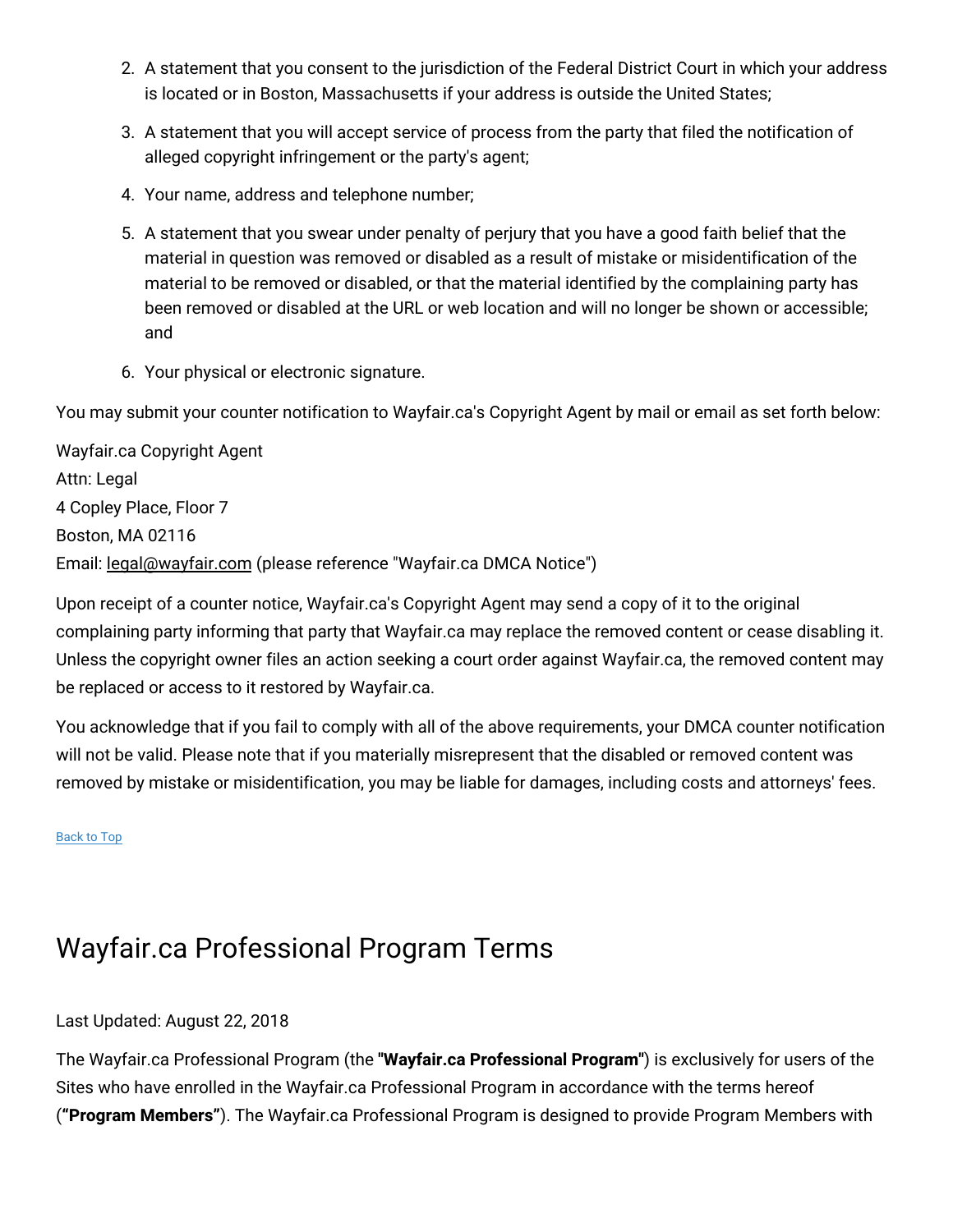additional benefits and exclusive services.

The terms and conditions applicable to the Wayfair.ca Professional Program (the **"Wayfair.ca Professional Program Terms"**) are as set forth herein. Wayfair.ca reserves the right, at any time and in its sole discretion, to change the Wayfair.ca Professional Program Terms. When we post material modifications to the Wayfair.ca Professional Program Terms, we will revise the "Last Updated" date at the top of this section. Your use of the Wayfair.ca Professional Program after the posting of any update to the Wayfair.ca Professional Program Terms constitutes your agreement to be bound by such Wayfair.ca Professional Program Terms, as revised. We encourage you to periodically review this section for the latest Wayfair.ca Professional Program Terms. If you object to any update to the Wayfair.ca Professional Program Terms, your sole recourse is to stop using the Wayfair.ca Professional Program. Use of the Sites in connection with the Wayfair.ca Professional Program is subject to Wayfair.ca's Terms of Use, including, for example, the provisions applicable to [User-Generated](#usercontent) Content.

Users of the Sites may enroll in the Wayfair.ca Professional Program [here.](https://www.wayfair.ca/v/business_account/application/pico?) The Program Member shall be the business entity itself, and each User who enrolls a business entity in the Wayfair.ca Professional Program must be authorized to do so on behalf of such entity. Program Members may have multiple authorized user accounts. Each Program Member acknowledges and agrees that each authorized user account shall have access to all information related to such Program Member's account and that Wayfair.ca shall have no liability in connection therewith.

Program Members can make account changes by calling (844) 403-5086. Wayfair.ca, in its sole discretion, may cancel a Program Member's account at any time, with immediate effect and without notice, for any reason (including, without limitation, if Wayfair.ca believes such Program Member has violated these Wayfair.ca Professional Program Terms or Wayfair.ca's Terms of Use). The services and benefits provided through the Wayfair.ca Professional Program are the sole property of Wayfair.ca and are not the property of any Program Member. Upon any cancellation or termination of any Program Member's account, all services and benefits will be forfeited, and the applicable Program Member will no longer be able to participate in the Wayfair.ca Professional Program unless, in the case of a voluntary account cancellation by a Program Member, such Program Member subsequently re-enrolls in the Wayfair.ca Professional Program. Wayfair.ca may terminate the Wayfair.ca Professional Program at any time and for any reason.

[Back](#top) to Top

# Home Services

#### Last Updated: April 9, 2020

Assembly, installation, and professional services you purchase through the Sites are referred to herein as "**Home Services**" Home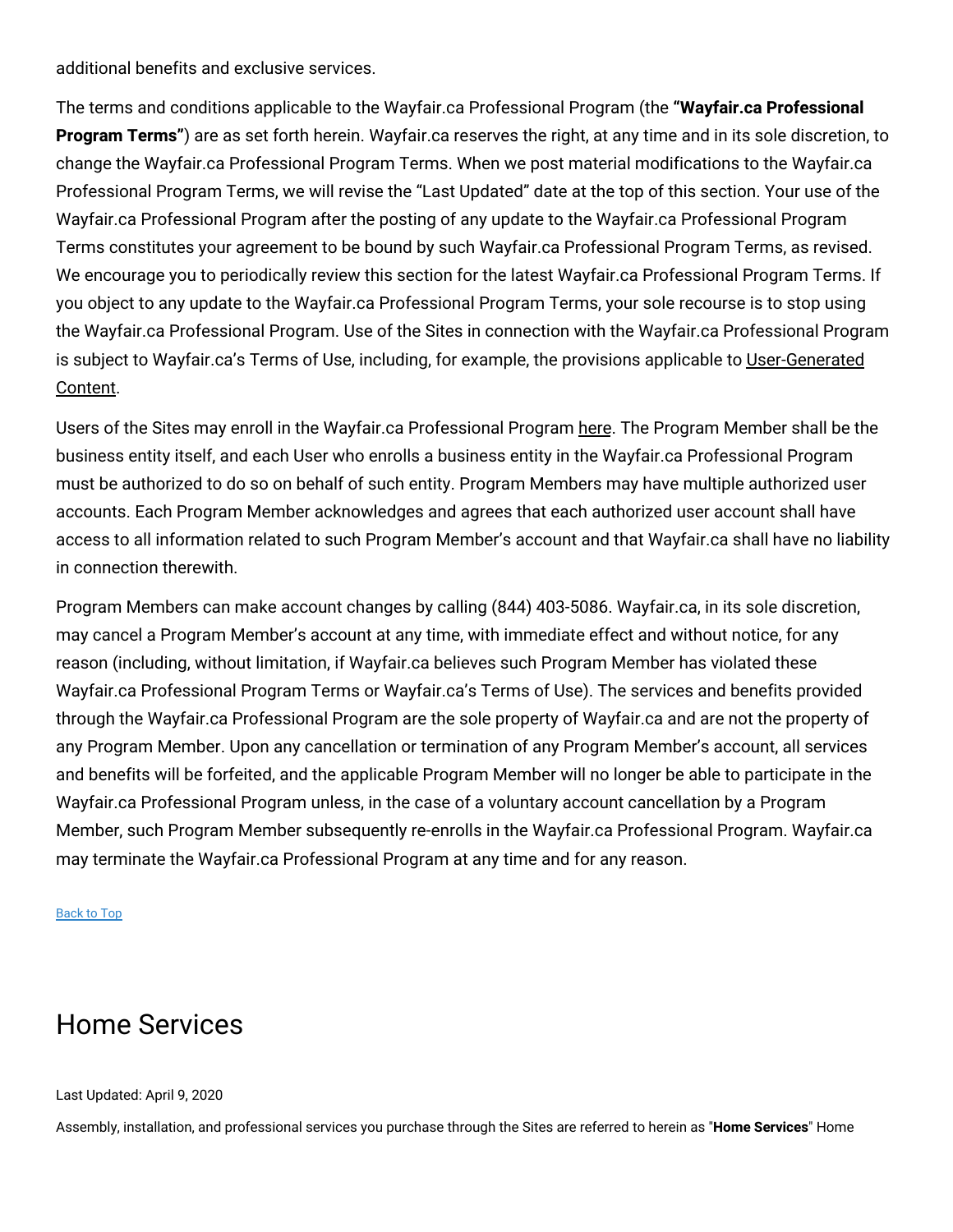Services are provided by independent third-party service providers ("**Pros**"). The Pros are independent contractors and not employees of Wayfair. Wayfair does not provide the Home Services itself. Wayfair sometimes arranges for the provision of Home Services with Pros directly, and sometimes through other parties that contract with Pros ("**Partners**"), such as Handy and Go Configure. Wayfair may refer customer service requests regarding Home Services to the Partners. Wayfair makes no guarantee that it will be able to match you with a Pro. Scheduled Home Services dates and times are subject to change. Home Services will be performed in a good and workmanlike manner.

EXCEPT AS EXPRESSLY PROVIDED HEREIN, WAYFAIR MAKES NO REPRESENTATIONS OR WARRANTIES OF ANY KIND, EXPRESS OR IMPLIED, WITH RESPECT TO THE HOME SERVICES OR THE PROS. YOU AGREE THAT ALL HOME SERVICES ARE PROVIDED TO YOU ON AN "AS-IS" AND "AS AVAILABLE" BASIS. IN ADDITION TO THE LIMITATIONS OF LIABILITY SET FORTH ABOVE, YOU AGREE THAT WAYFAIR SHALL HAVE NO LIABILITY IN CONNECTION WITH THE HOME SERVICES, THAT WAYFAIR IS NOT RESPONSIBLE OR LIABLE FOR THE CONDUCT OF ANY PRO, AND THAT WAYFAIR WILL NOT BE LIABLE FOR ANY CLAIM, INJURY, DAMAGES, OR LOSSES OF ANY KIND ARISING FROM OR IN CONNECTION WITH THE HOME SERVICES.

Wayfair arranges for background checks on the Pros through third-party background check providers, or obtains contractual guarantees from Partners that Pros have been background checked. Regardless, you should exercise caution and common sense when interacting with Pros to protect your personal safety and property, just as you would when interacting with any person you do not know. You are responsible for verifying the identity of the Pro upon arrival. You are responsible for ensuring that the location where the Home Services are to be performed is safe and secure and that the Pro has free and clear access to such location.

You must be 18 years of age or older to purchase Home Services. You acknowledge and agree that you are solely responsible for your decisions relating to the Home Services. Either you or someone else 18 years of age or older authorized by you must be present at all times during the performance of the Home Services. You are responsible for inspecting the Home Services and signing any relevant forms. If you are not present during performance, the adult present must be authorized by you to inspect the Home Services and sign any required forms on your behalf. You agree that products assembled, installed or otherwise worked on or with by Pros (collectively, "**Products**") are for home use only and not for commercial applications or use. You are responsible for designating the location where Pros assemble, install, and otherwise work on or with the Products. Wayfair, the Partners, and the Pros make no recommendation, representation, or warranty regarding the use or location of the Products, including the surface on which they are installed. You have not relied on any statement made by any of the foregoing parties in determining the use or location of the Products. You are responsible for obtaining any required approvals, permissions, permits, and variances necessary related to the Home Services. You assume all risk, including any risk of relocation or removal, arising from the use or location of the Products. You will follow all instructions and warnings relating to the Products and will ensure that all persons who use the Products do the same.

You shall indemnify, defend, and hold harmless Wayfair, the Partners, and the Pros, and each of their owners, affiliates, parents, subsidiaries, successors, assigns, officers, directors, agents, employees, attorneys, insurers, and representatives (each an "**Indemnified Party**") from and against any and all claims, demands, causes of action, proceedings, losses, injury, damages, expenses, fines, penalties, and costs arising from or in connection with (i) the use and/or location of the Products; and (ii) your breach or violation of this Home Services Section. You hereby waive, release, covenant not to sue, and forever discharge each Indemnified Party from any and all debts, demands, actions, causes of action, suits, covenants, contracts, agreements, promises, torts, damages, claims, demands, losses, and liabilities whatsoever of any name and nature, both in law and in equity, which you now have, ever had, or may in the future have against any Indemnified Party arising from or in connection with (i) the use and/or location of the Products; and (ii) your breach or violation of, or failure to abide by, this Home Services Section.

#### [Back](#top) to Top

# Wayfair.ca Rewards Program Terms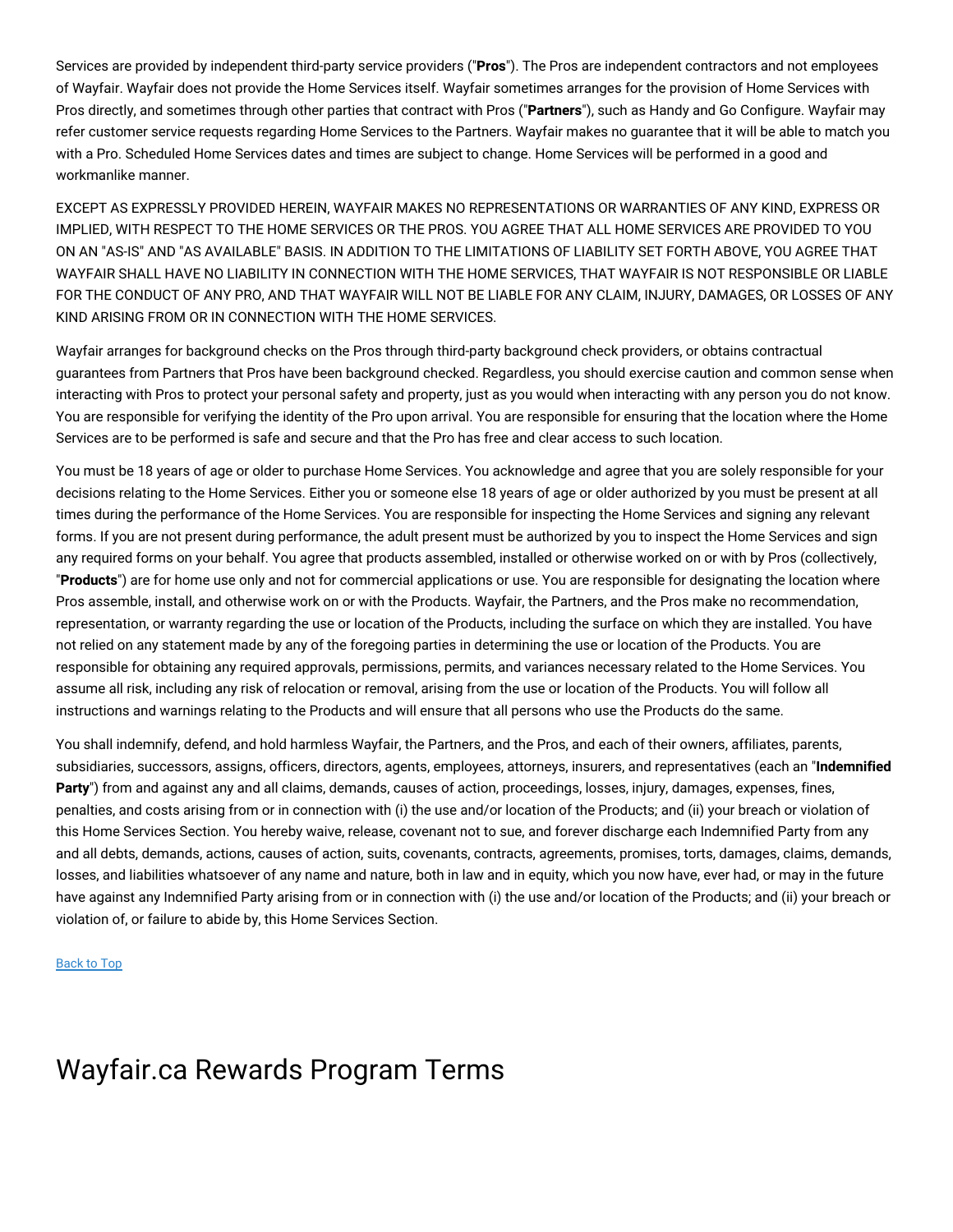The Wayfair.ca Rewards Program (the "**Rewards Program**") is exclusively for users of the Sites who have registered for the Rewards Program in accordance with the directions set forth below and on the Sites. Rewards Dollars may be applied to future purchases at the Sites in accordance with the terms set forth below and our Terms of Use. Enrollment in the Rewards Program is automatic with registration at any of the Sites.

# **Participating Sites**

- Wayfair.com
- AllModern.com
- BirchLane.com
- JossandMain.com
- Perigold.com (currently participating in the Product Review Program but not the Referral Program)

# **Membership Benefits**

|                               | <b>Rewards</b>                                                                                        |
|-------------------------------|-------------------------------------------------------------------------------------------------------|
| <b>Rewards Dollars Earned</b> | Members may earn specified "Rewards Dollars" from<br>a. Referral Program<br>b. Product Review Program |
| <b>Redemption Period</b>      | Three months from the date on which Rewards-eligible purchase is made                                 |
| Membership Fee                | None                                                                                                  |

# **Referral Program**

Wayfair's Referral Program is designed to reward existing members ("Sponsors") with Rewards Dollars for referring new members ("Recipients") to Wayfair. Wayfair, AllModern, Birch Lane and Joss & Main are participating in this program and Sponsors can use their Rewards Dollars across all brands. However, Recipients can only apply their discount to the brand the Sponsor referred them to. Referral credit amounts may differ by site. Sponsors can refer as many friends as he or she would like, but will only receive Rewards Dollars for up to 10 successful referrals per month. If a Recipient's qualifying order is cancelled, Rewards Dollars will be voided. Previous purchases are not eligible for Rewards Dollars and Rewards Dollars cannot be applied retroactively. Invitations must be sent to individual recipients. Any attempt to distribute in bulk is grounds for immediate termination of the Sponsor's account and deactivation of their personal referral link. Distribution of Rewards bonuses is subject to moderation in cases of suspected fraud.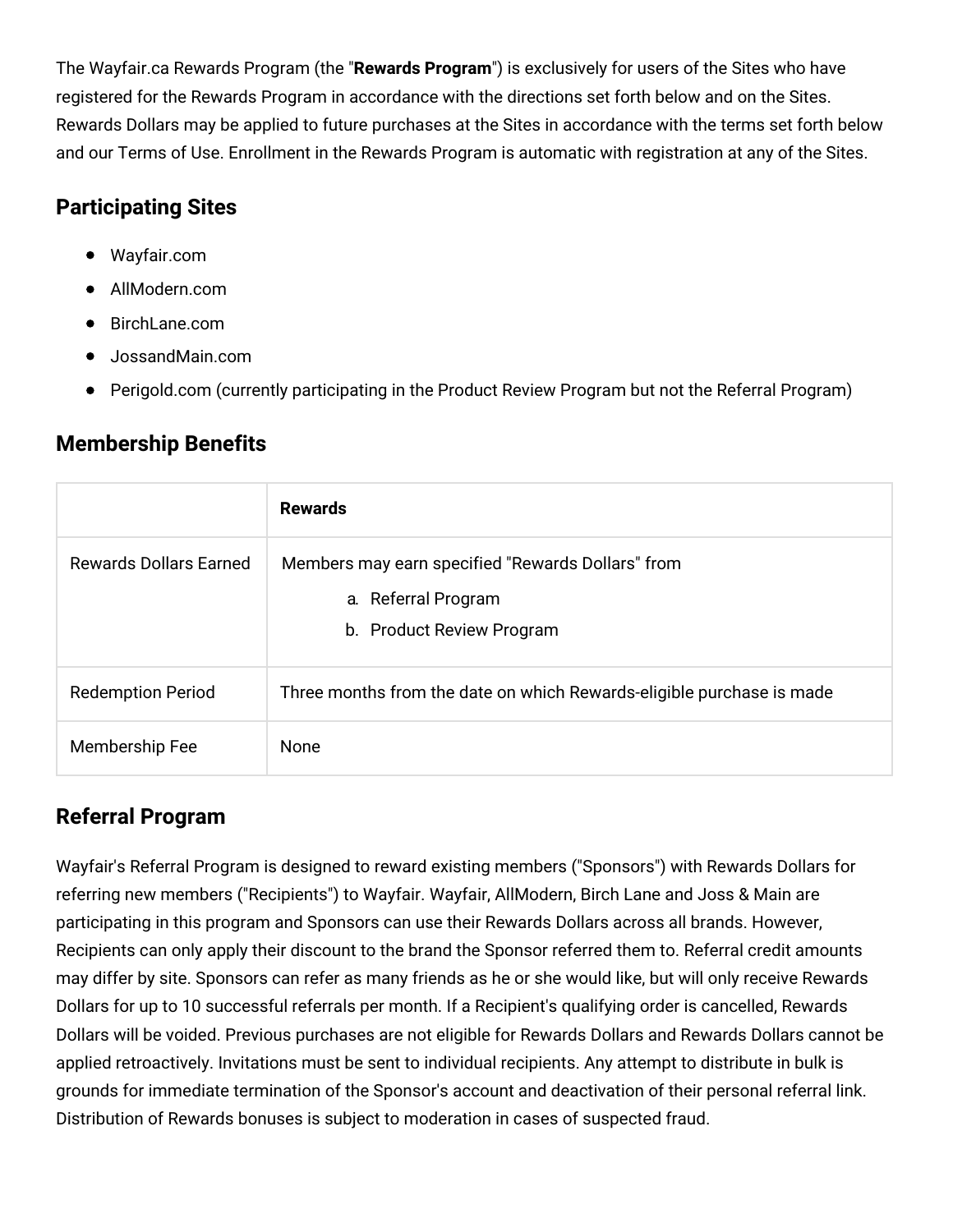### **Product Reviews Program**

Wayfair's Product Review Program is designed to reward existing members for writing product reviews on products purchased on Wayfair.com, AllModern.com, BirchLane.com, JossandMain.com and Perigold.com. Members may be rewarded specified Rewards Dollars or may be offered other benefits for such reviews.

#### **Redemption of Rewards Dollars**

Wayfair will post all earned Rewards Dollars on your account within a reasonable amount of time after the confirmed shipment of your qualifying purchase. Rewards Dollars can be only redeemed and applied as a credit against a purchase from one of our participating Sites. Rewards Dollars cannot be used to purchase gift cards, gift certificates, or manufacturer-excluded brands. Rewards Dollars are not redeemable for cash and cannot be returned for a cash refund, except to the extent required by law. Rewards Dollars will be automatically applied to your purchase at Checkout. If you do not wish to redeem Rewards Dollars at the time of purchase, select "Remove" at Checkout. Rewards Dollars may be combined with Wayfair promo codes, but not with any other Wayfair promotion, offer, or other discount. No credits or refunds will be issued for any reason after Rewards Dollars have been redeemed, including for unused Rewards Dollars, except as described in "Returns" below. Rewards Dollars can be used against product cost and shipping cost only. For orders with multiple items, Rewards Dollars will be applied across all items proportionally based on the dollar amount. Wayfair may apply other restrictions to or terminate the Reward Program at any time.

#### **Returns**

If you return an item that was purchased in whole or in part using Rewards Dollars, the return will be processed in accordance with Wayfair's return and exchange policy. If the return is accepted by Wayfair, the Rewards Dollars applicable to the returned item will be credited back to your account.

#### **Rewards Dollars Balance**

You can check your Rewards Dollars balance at any time by logging in at "My Account". A valid email address and password are required to view the Rewards Dollars balance in your account. Wayfair is not liable for any failure, delay or error in crediting Rewards Dollars to an account. You are responsible for all activity occurring in or through your account, including the redemption of Rewards Dollars, whether or not the activity was authorized.

### **Expiration**

Rewards Dollars not used during the applicable Redemption Period will be forfeited. You may cancel Rewards Dollars by calling (800) 508-1737 and/or sending an email to service@wayfair.ca, but members recognized on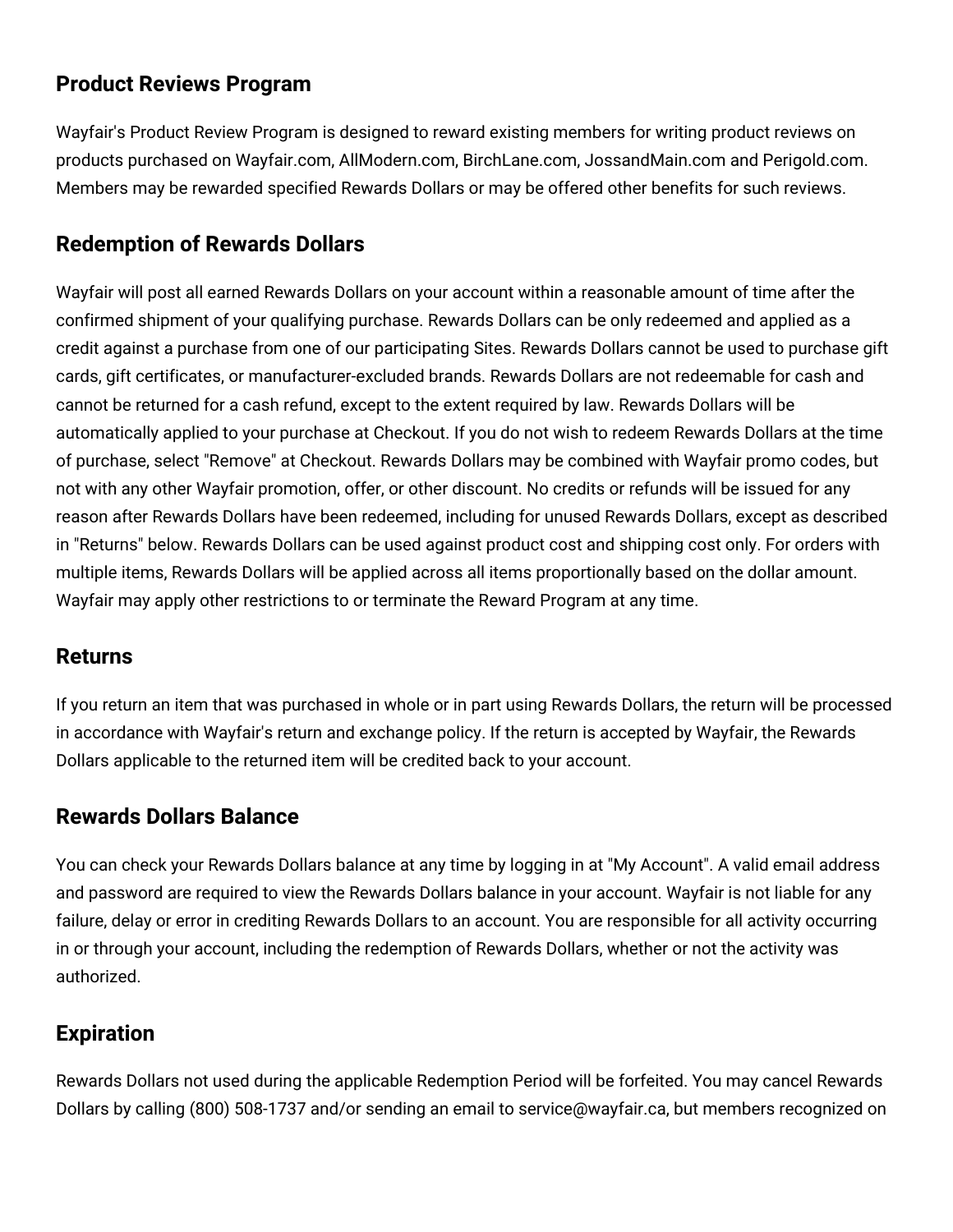any of the participating Sites are unable to opt-out of the program.

#### **Non-Transferability and Non-Aggregation of Rewards Dollars**

Rewards Dollars and any other right, obligation or benefit of the Rewards Program may not be transferred, assigned, sold, traded or bartered by any member or any other person without Wayfair's prior written consent, which Wayfair may withhold in its sole discretion, and any attempt to do any of the foregoing shall be null and void. In addition, Rewards Dollars are for the member's personal use only. Members may not aggregate Rewards Dollars from multiple accounts or use Rewards Dollars for the purpose of purchasing products from the participating Sites on behalf of others or for the purpose of reselling such products to others.

#### [Back](#top) to Top

# Wayfair.ca Gift Card Terms and Conditions

The following terms and conditions (the "Terms") apply to any Wayfair.ca gift card originally purchased by you or someone on your behalf (the "gift card") through one of the Wayfair.ca websites. Gift cards are issued by SK Retail, Inc. (referred to hereafter as either "Wayfair," "Perigold", "AllModern," "Birch Lane," "Joss & Main," "we," "us," or "our"). By purchasing a gift card, accepting and retaining a gift card, or using a gift card, you agree to these Terms.

- Gift cards do not expire.
- Gift cards are valid in the country and currency in which they were purchased. Gift cards purchased on Wayfair.com, AllModern.com, BirchLane.com, JossandMain.com, or Perigold.com can be used interchangeably. Gift cards purchased on Wayfair.ca can only be redeemed on Wayfair.ca. Gift cards purchased on Wayfair.co.uk can only be redeemed on Wayfair.co.uk. Gift cards purchased on Wayfair.de can only be redeemed on Wayfair.de.
- Gift cards cannot be used to purchase gift cards.
- Gift cards are not redeemable for cash and cannot be returned for a cash refund, except to the extent required by law.
- Gift cards are not re-sellable, and gift card orders cannot be cancelled, updated or refunded.
- E-gift cards may not be redeemable for up to 4 hours on weekdays, and up to 12 hours on weekends.
- Use of the gift card is limited to the amount of funds held on the gift card. The full amount of each purchase, including taxes, will be deducted from the funds held on the gift card, up to the total funds available on the gift card. Any unused balance will be placed in the recipient's gift card account and is not transferable. If you make a purchase and there are insufficient funds held on the gift card to cover